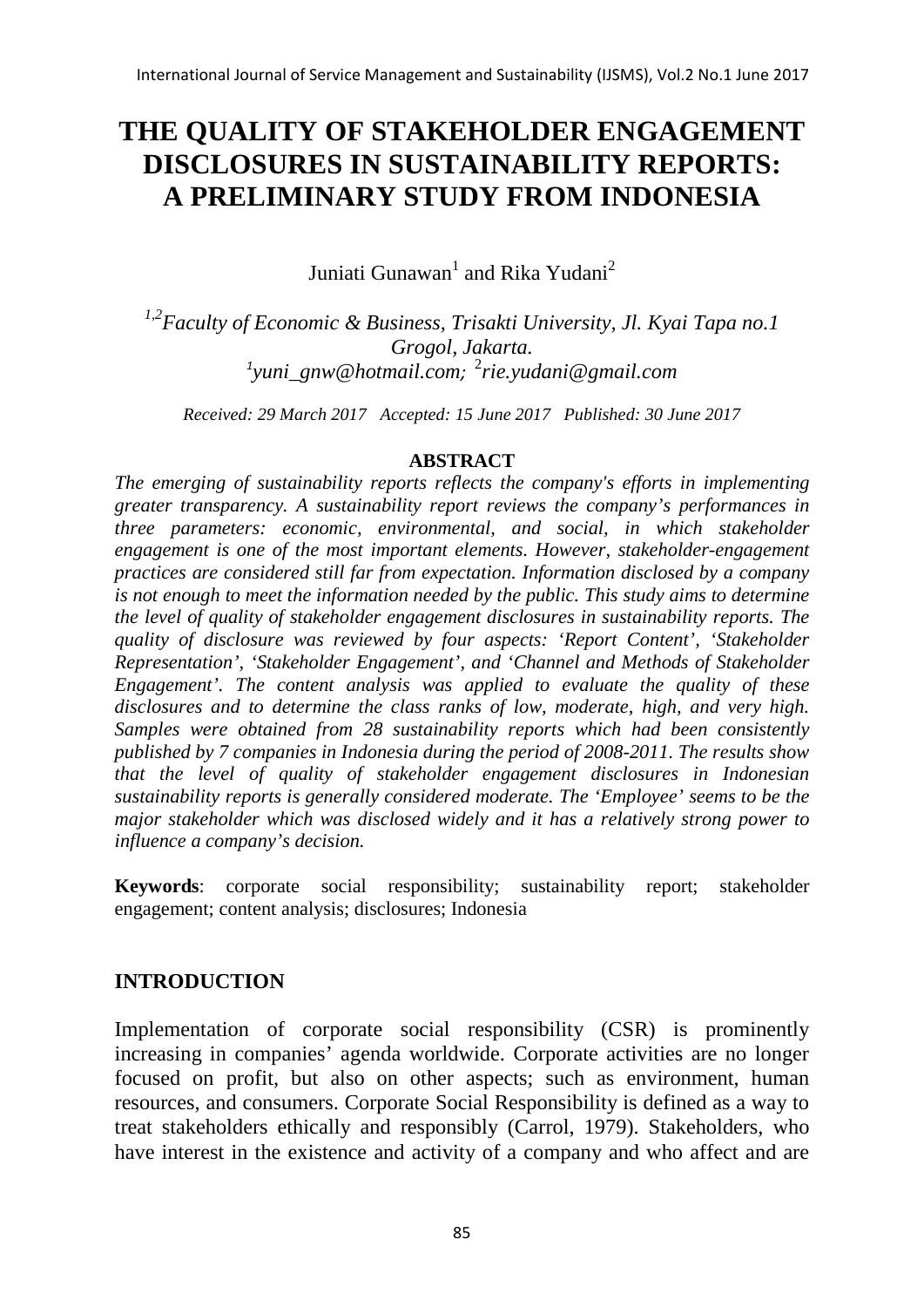affected by the company's operations, are considered to have important roles for the company's success.

Key stakeholders, such as consumers, employees, and investors, have greater possibilities to reward good companies. As a reverse, they also control "misbehaving" companies (Du, Shuili, Bhattacharya & Sen, 2010). Therefore, CSR is also implemented to meet demands and pressures from stakeholders. CSR that are consistently being conducted by companies will be able to improve and strengthen their relationships with their stakeholders.

On the other hand, a responsible action will only take place with the existence of a transparent report, as transparency is one of the important principles of social responsibility. Financial disclosure that is considered as a part of a company's transparent action will indeed provide an overview of the most visible aspects in the company's operations. However, it has failed to disclose information beyond the data and financial statements (Choudhuri & Chakrabirty, 2009). As a result, decisions made by investors are rarely determined using the basis of comprehensive information related to the sustainability of a company. Hence, the sustainability report is developed as the new generation of an investment parameter that allows investors to have early views on the company's performance and its level of competition thoroughly.

The sustainability report assesses the performance of a company based on three parameters, which are economic, environmental and social. The report is set to provide non-financial information to the public, as a complement of the company's financial report. Through the publication of a sustainability report which is also referred to as non-financial reporting, a company demonstrates its commitment to sustainability development that refers to "meet the needs of the present, without compromising the ability of future generations to also meet their needs" (Dilling, 2009).

There is a very rapid progress of sustainability-report publications all over the world. The KPMG Survey of Corporate Responsibility Reporting (2013) revealed that there has been a dramatic increase in corporate-responsibility reporting rates in Asia Pacific over the last two years. Almost three quarter (71 percent) of companies based in Asia Pacific now publish corporate responsibility reports – an increase of 22 percent since 2011 when less than half (49 percent) did so.

A sustainability report requires for stakeholder engagement and stakeholder dialogue practices as part of its most important elements. The guideline and major standard of sustainability reports require stakeholder engagement as a mandatory stage in order to be able to formulate a complete and useful document for the public. Stakeholder engagement is regarded as a common commitment to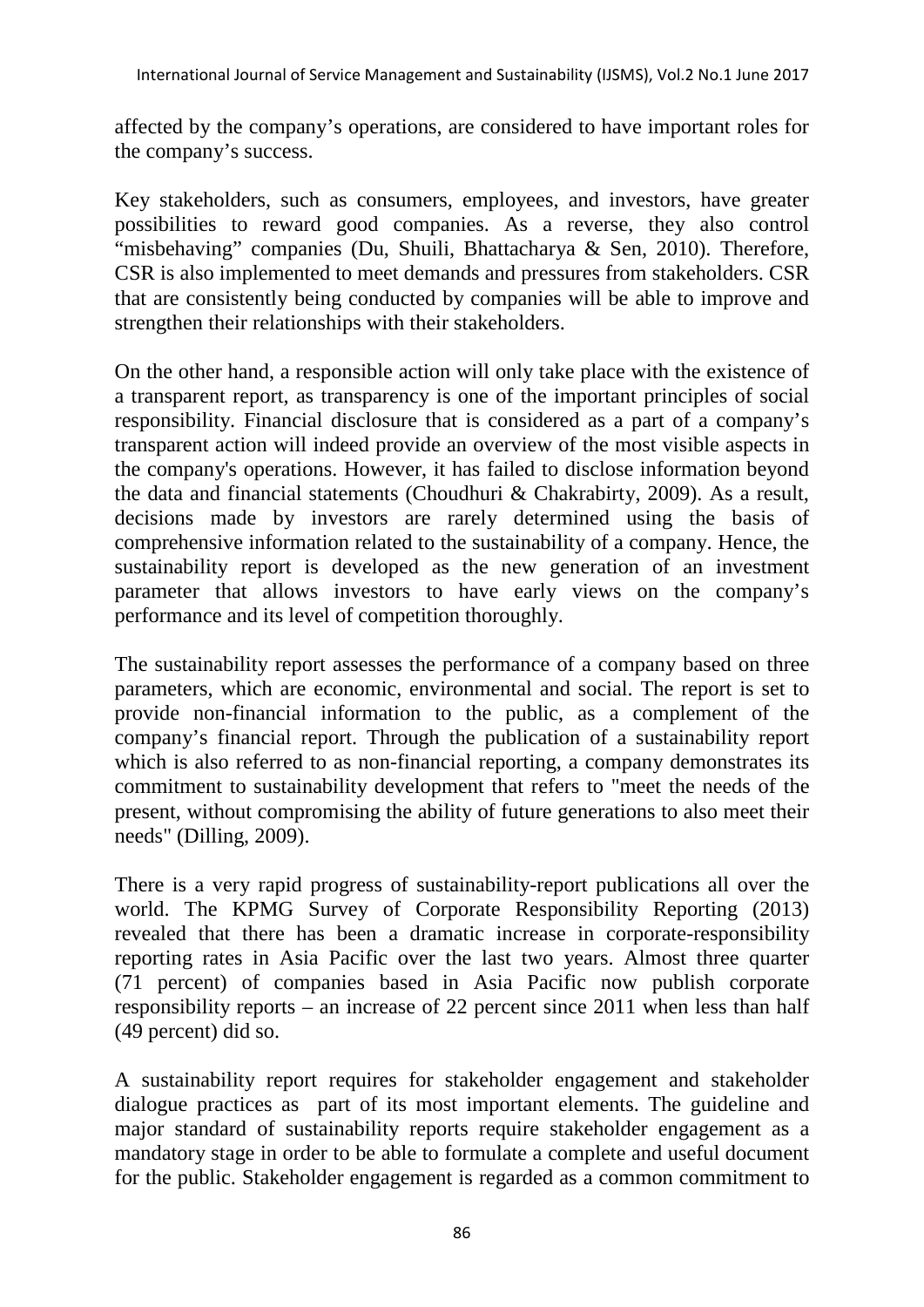settle problems between a company and its surrounding. However, there is not much evidence to suggest that engagement and dialogue within the social and environmental reporting is really happening (Maneti, 2011).

In addition, the overall quality of sustainability report is considered low as the report does not address many issues that are relevant for all stakeholders (Petereit, 2008). Research conducted by Gunawan (2010) also showed that there was a gap between information disclosed by the company in Indonesia and information required by stakeholders. Therefore, non-financial reporting sometimes is seen merely as a public-relation instrument and is not considered as a useful publication for stakeholders (KPMG, 2013). On the other hand, stakeholder involvement in the majority of companies is still considered far from satisfactory. There are only 21 percent of the 250 largest companies around the world which claimed to have applied a systematic stakeholder engagement and only 32 percent of companies are asking for feedback from readers on their reports (KPMG, 2008).

As discussed in the stakeholder theory literature, there is still little attention focused on the qualitative nature disclosed in sustainability report; which is including the policies and practices of stakeholder engagement (Manetti, 2011). Yet, in analyzing stakeholder engagement, an overview of content and characteristic is also needed to figure out what and how a company discloses its information.

Studies that focused on the involvement of stakeholders is very limited in Indonesia, while on the other hand, the topic of stakeholders is emergingly discussed. As a consequence, the implementation on how Indonesian companies engage with their stakeholders is difficult to recognize. This study was conducted to obtain a preliminary view of the companies' efforts in Indonesia to involve and to engage with their stakeholders. The stakeholder engagement will be seen from a company's disclosures in its sustainability report by observing the content and disclosure characteristics.

# **LITERATURE REVIEW**

# *Legitimacy Theory*

Legitimacy is something that has been granted by the community and desired by the company. Legitimacy theory was built based on the existence of 'social contract' made between the business environment and community (Branco, 2006). Community is perceived to allow a company to exist and has certain rights; and reciprocally, the community demands the company to meet its expectations, especially on how the company conducts its activities.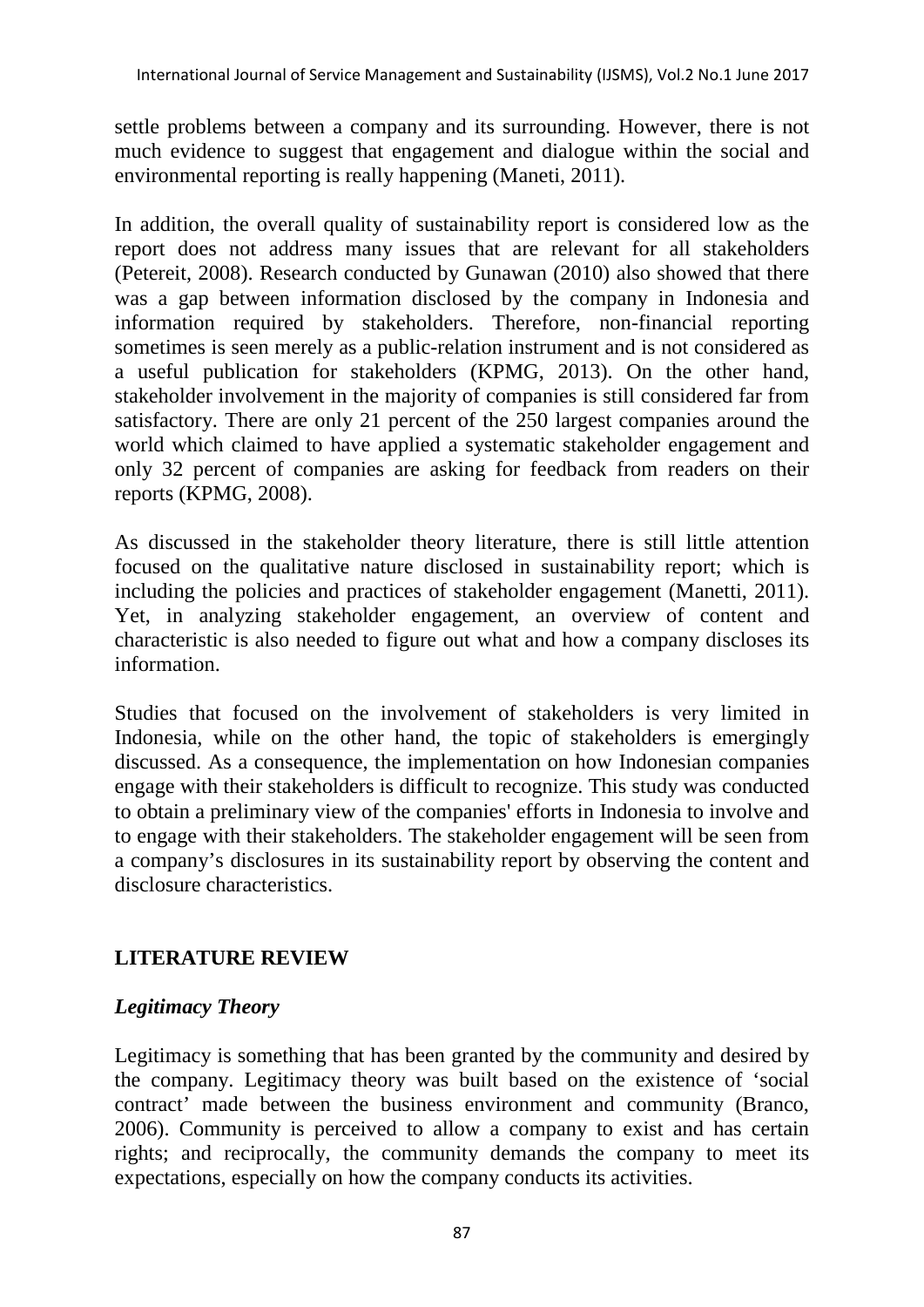A company's legitimacy will be threatened if there is a difference between a company's value and the community's value; which is called the 'legitimacy gap'. A legitimacy gap could have an effect upon a company's business activity. Therefore, a company needs to evaluate its social values and adapt them to the community's existence (O'Donovan, 2002). Moreover, the reduction of a legitimacy gap could also be undertaken by improving the social responsibility and expanding disclosures; including social disclosures, as a form of accountability and transparency of the impact of a company's activities.

According to Gray, Kouhy, and Lavers (1995), legitimacy theory can explain the presence of sustainability report. A sustainability report assumes that there is an implicit contract made between a company and community; and by reporting economic, social, and environmental issues, a company demonstrates its activity that is in accordance with the community's value and system. Thus, the company maintains its status and reputation within the community.

#### *Stakeholder Theory*

Stakeholder is defined as any group, both internally and externally, which has interactive relation with the achievement of a company's objectives (Freeman, 1984). Based on the theory, a company is not only responsible to its shareholder, but also to its stakeholder in a broader social sphere. The responsibility of a company is originally measured from economic indicators that are disclosed in a financial report. Nowadays, the responsibility is also considering social dimension of stakeholders, both internal and external.

Clarkson (1995) classified stakeholders in two groups: primary and secondary stakeholders. The primary stakeholder is considered as the group whose presence is essential for a company's existence; and without its presence, the company can't survive. According to Clarkson (1995), shareholders or investors, employees, consumers, suppliers together with public stakeholders such as community and government, are categorized as primary stakeholders. This stakeholder is the most widely known, therefore they are considered as the main stakeholder of a company (Gunawan, 2010).

As stated by Clarkson (1995), a company has a strong dependence on its primary stakeholders. If one of the key stakeholders, for example consumers or suppliers, is not satisfied and directly or indirectly remove their support, the company's activities will gradually decline. Moreover, it may be hard to survive.

In this perspective, the company can be defined as a system consisting of diverse groups of primary stakeholders who have different rights, objectives, expectations, and responsibilities. The survival and success of a company will depend on its ability to manage and create wealth, value, and satisfaction among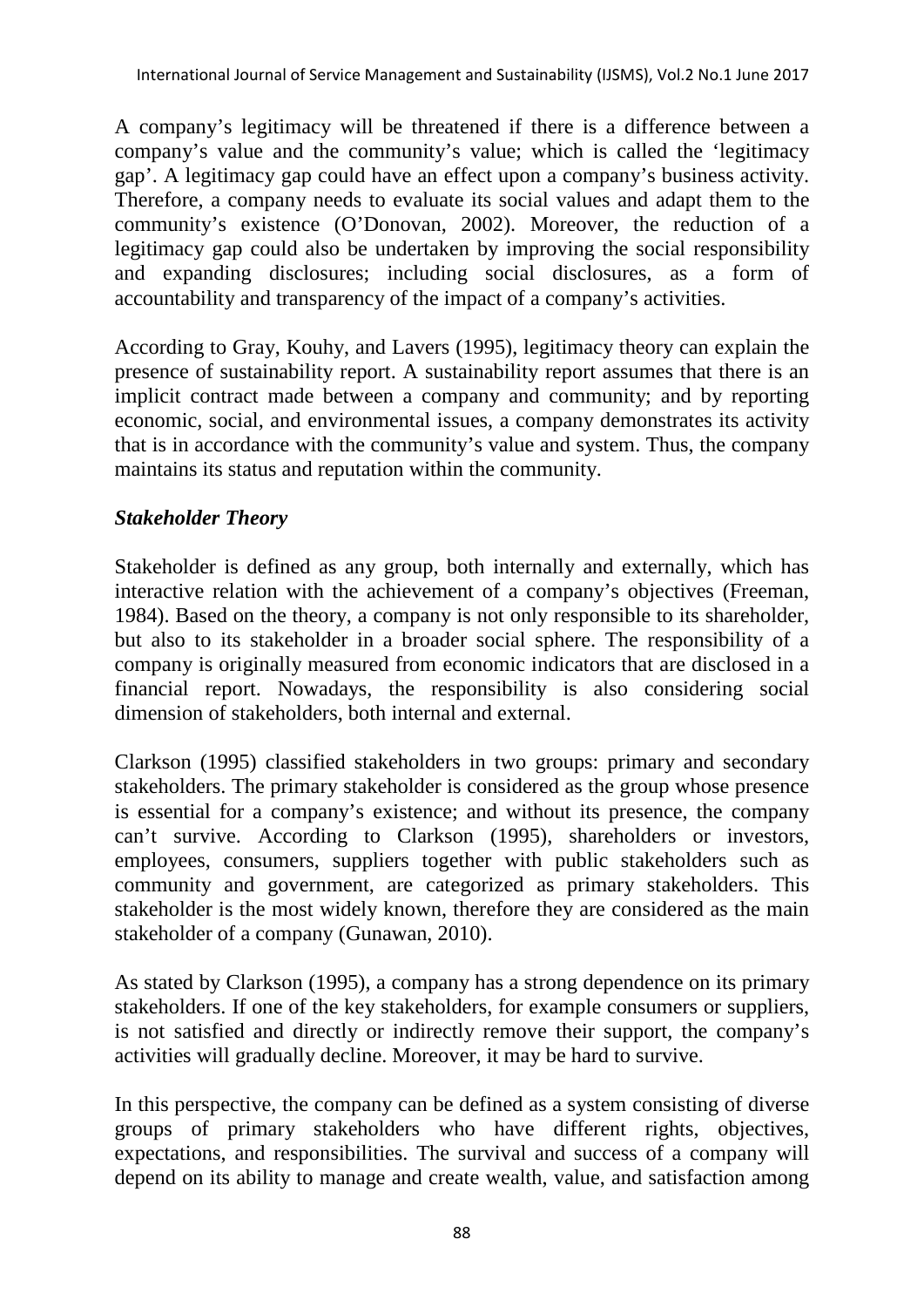the primary stakeholders. The company's failure to maintain the participation of a particular stakeholder group will result in the failure of the company's system.

Secondary stakeholders are those who affect and are affected by a company's existence, but it is not directly involved with a company's activities and their presence is not essential to the survival of a company. According to Clarkson (1995), media and special interest groups are included in this group as they have the capacity to mobilize public opinion either to support or resist the company's activities. While the company's survival does not depend on secondary stakeholders, they may cause considerable damage if they're not managed attentively.

Stakeholder theory assumes the sustainability report as a way to settle with the demand of stakeholders (Solomon & Lewis, 2002), by maintaining stakeholder's legitimacy and placing them in a framework of policy and decision-making process. Hereafter, the stakeholder could provide support to the achievement of corporate objectives, stability of business, and the assurance of its continuance.

#### *Stakeholder Engagement*

The Institute for Social and Ethical Accountability (ISEA, 1999), also known as AccountAbility, defines stakeholder engagement as a process to find out the stakeholders' views on the organization. The AA1000 Stakeholder Engagement Standard which is widely known in stakeholder engagement practices by presenting a quality framework and principles of stakeholder engagement, states that the purpose of the stakeholder engagement is to improve the social ethical performance and accountability of an organization. An equivalent dialogue conducted in the organization and its stakeholders will provide opportunities for stakeholders to define their level of involvement. Therefore, stakeholder engagement practices must also include transparency and feedback mechanisms to acquire valuable disclosures.

According to AA1000 Stakeholder Engagement Standard, a qualified stakeholder engagement has taken place within a clearly-defined area and supported by mutually agreed policy making process where opportunity of dialogue is widely open. It is also focused on materiality issues and as part of good corporate governance practices which are transparent, flexible, and responsive.

Stakeholder engagement is deemed as a very important practice in a business strategy. By involving stakeholders in its decision making process, a company is supported in its effort to meet the demands of its stakeholders and simultaneously also increases its accountability. Stakeholders are regarded as participants of business management through their submission of questions and their interest in specific issues of which a company can scan what topics they think are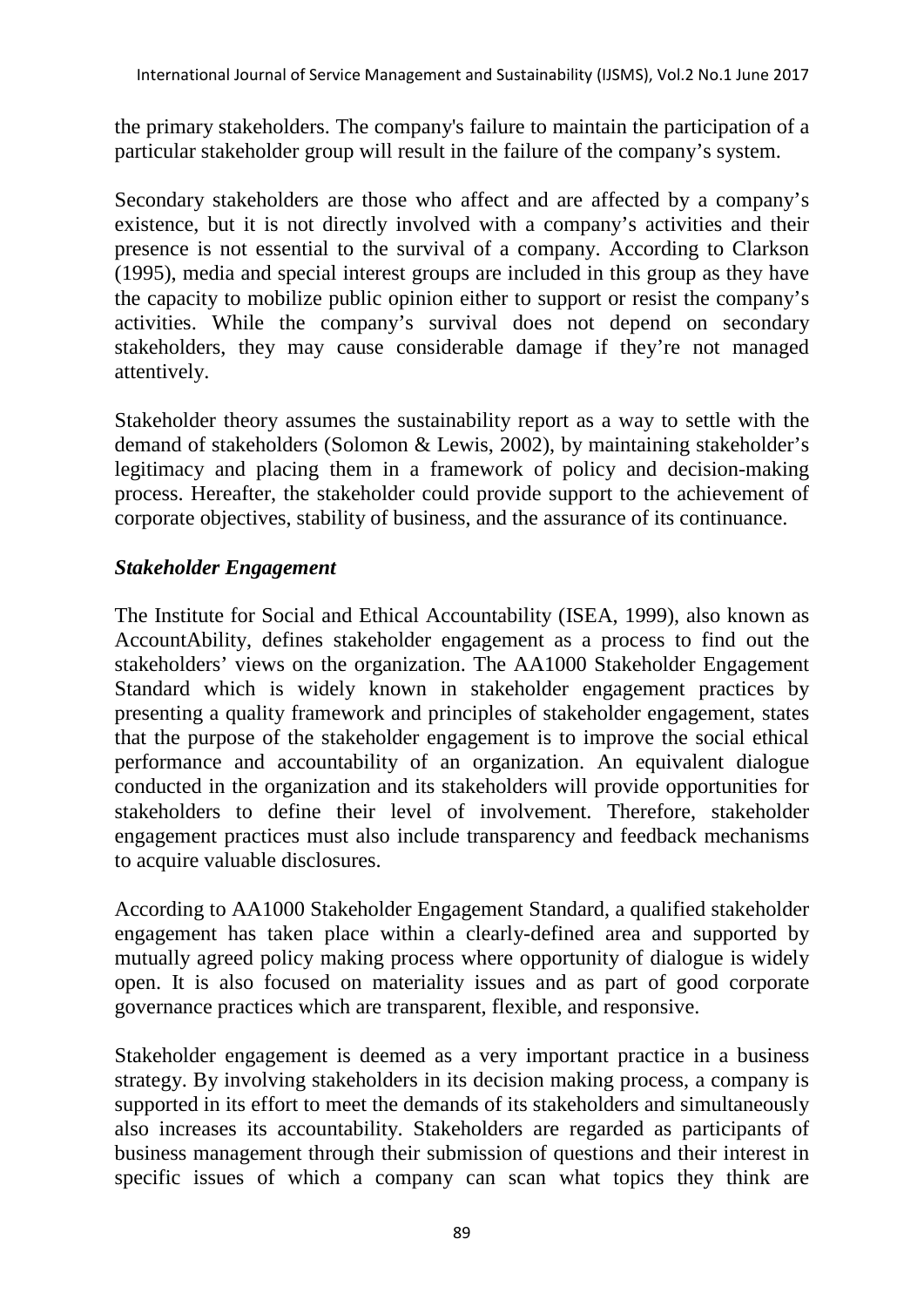important. Thereby the stakeholders will affect a company's managerial decision-making process (Manetti, 2011). Engaging stakeholders on business process and responding to their concerns would create better performance of a company, increasing the company's knowledge, while also contributing in strengthening the company's license to operate (ISEA, 1999).

With the assumption of gradual growth of stakeholder involvement, some experts have classified a model of the relationship between the company and its stakeholders which includes the following stages (Svendsen, 1998; Waddock, 2002; Manetti, 2011):

- In the first stage, companies identify their stakeholders (stakeholder mapping); if applicable, they distinguish primary stakeholders (which affect the survival of the company) and secondary stakeholders (which affect or are affected by the company, but do not determine the sustainability of the company)
- In the second stage, companies manage expectations of stakeholders which is referred to as stakeholder management practice; determine relevant social and economic issues and at once make an effort to balance those two positions
- In the last stage, which is, also described as a stakeholder-engagement practice, companies involve stakeholders in the policy-making process allowing stakeholders to participate in business management; implementing information sharing; conducting dialogue; and simultaneously performing a mutual responsibility relationship.

# *Sustainability Report and Stakeholder Engagement*

According to GRI (2006), sustainability report is the practice of measuring, disclosing, and being accountable to internal and external stakeholders for organizational performance towards the goal of sustainable development. 'Sustainability reporting' is a broad term that is considered synonymous with others used to describe reporting on economic, environmental, and social impacts (for examples, triple bottom line, corporate responsibility reporting). A sustainability report should provide a balanced and reasonable representation of the sustainability performance of a reporting organization – including both positive and negative contributions.

The Global Reporting Initiative Guideline (GRI, 2006) stated that sustainability report published by a company should be prepared based on stakeholders' expectation and interest concerning the scope, limit, and application of indicator and assurance. An internationally accepted guideline requires stakeholder engagement as a compulsory stage to provide a comprehensive and useful document (GRI, 2006; Manetti, 2011).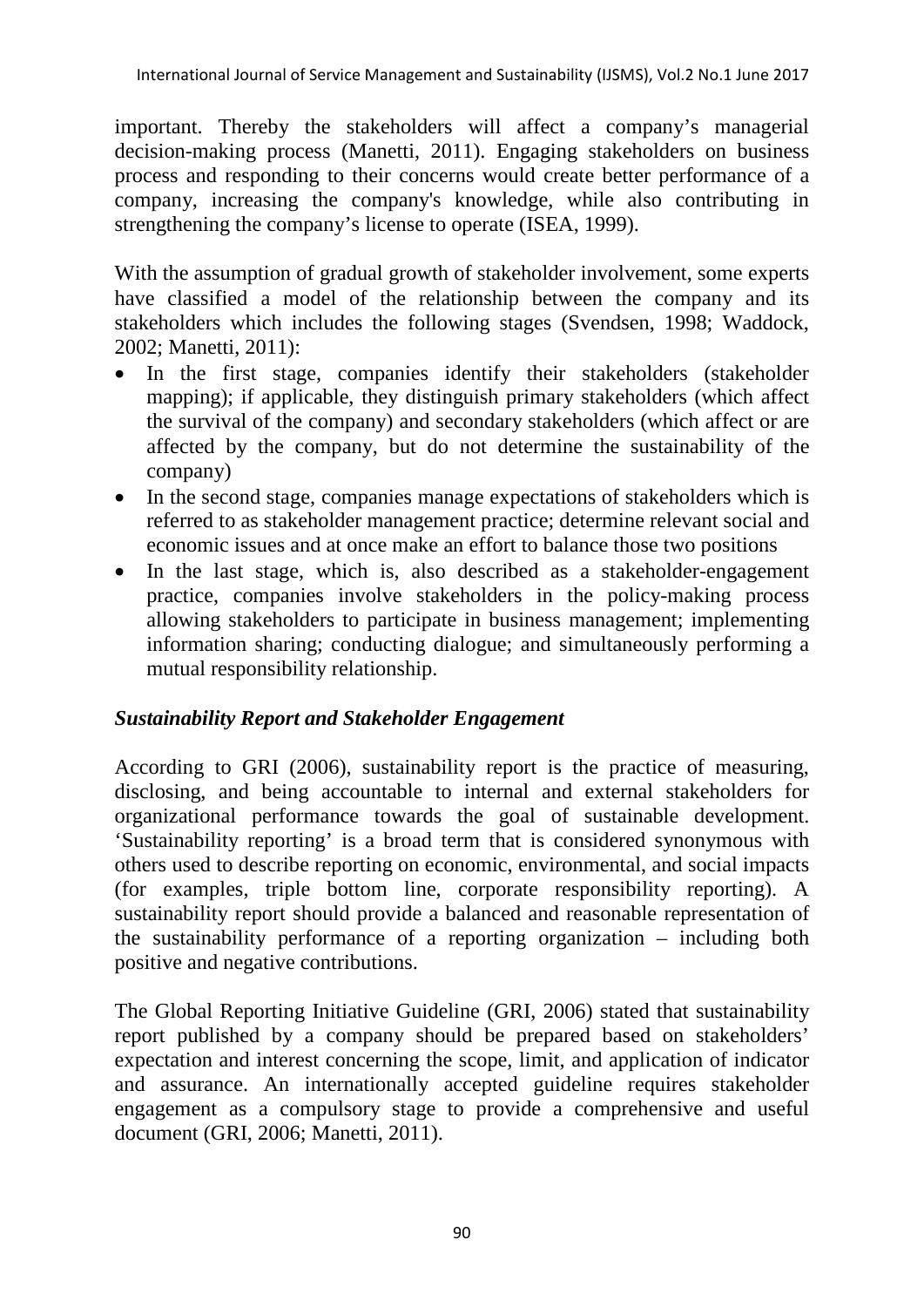A company should identify its stakeholders and explain how the company has responded to the rational expectation and interest of the stakeholder in the sustainability report (GRI, 2006). The practice of stakeholder dialogue refers to a process of measuring the interest and attention of stakeholders. It can be used as a tool for the company to anticipate the stakeholders' expectation. A company usually implements ranges of stakeholder-engagement efforts in its regular activities in order to generate useful inputs for its policy-making process.

In order to be assurable, the stakeholder-engagement process within an arrangement of the sustainability report must be documented. The organization has to capture its approach to determine which stakeholder will be involved, how and when they are being involved. In addition, an organization must describe how engagement efforts have influenced the content of the report and the activity of the company. This process must also be able to identify direct input from stakeholders as well as growing legitimacy of a community. Failure in identifying and involving stakeholders will result in an inappropriate report that is not credible to all the stakeholders. In the meantime, a systematic stakeholder engagement can improve the stakeholder's acceptance as well as the report usability. An appropriate report will be a learning source, not only for the company but also for other parties. At the same time, it increases accountability to stakeholders that will strengthen trust between a company and its stakeholders. The trust is a key to credibility of a report.

# **METHODOLOGY**

This study used a descriptive qualitative content analysis method. Content analysis is widely used in a disclosure study as it allows repetition and valid inference upon available data that is in accordance with the context (Krippendorff, 1980; Guthrie, 2004).

Content analysis is a method of codifying the characteristic-alike texts to be written in a variety of groups and categorized depending on a specific criterion (Guthrie, 2004). The content analysis process is conducted through changing over a qualitative disclosure of sustainability report into scores (Gunawan, 2010). In a qualitative research, content analysis is a systematic process of seeking and compiling data in order to easily be understood. Data analysis is undertaken by organizing data detailing the data into units, synthesizing, organizing into patterns, categorizing which one is considered important and determining conclusions.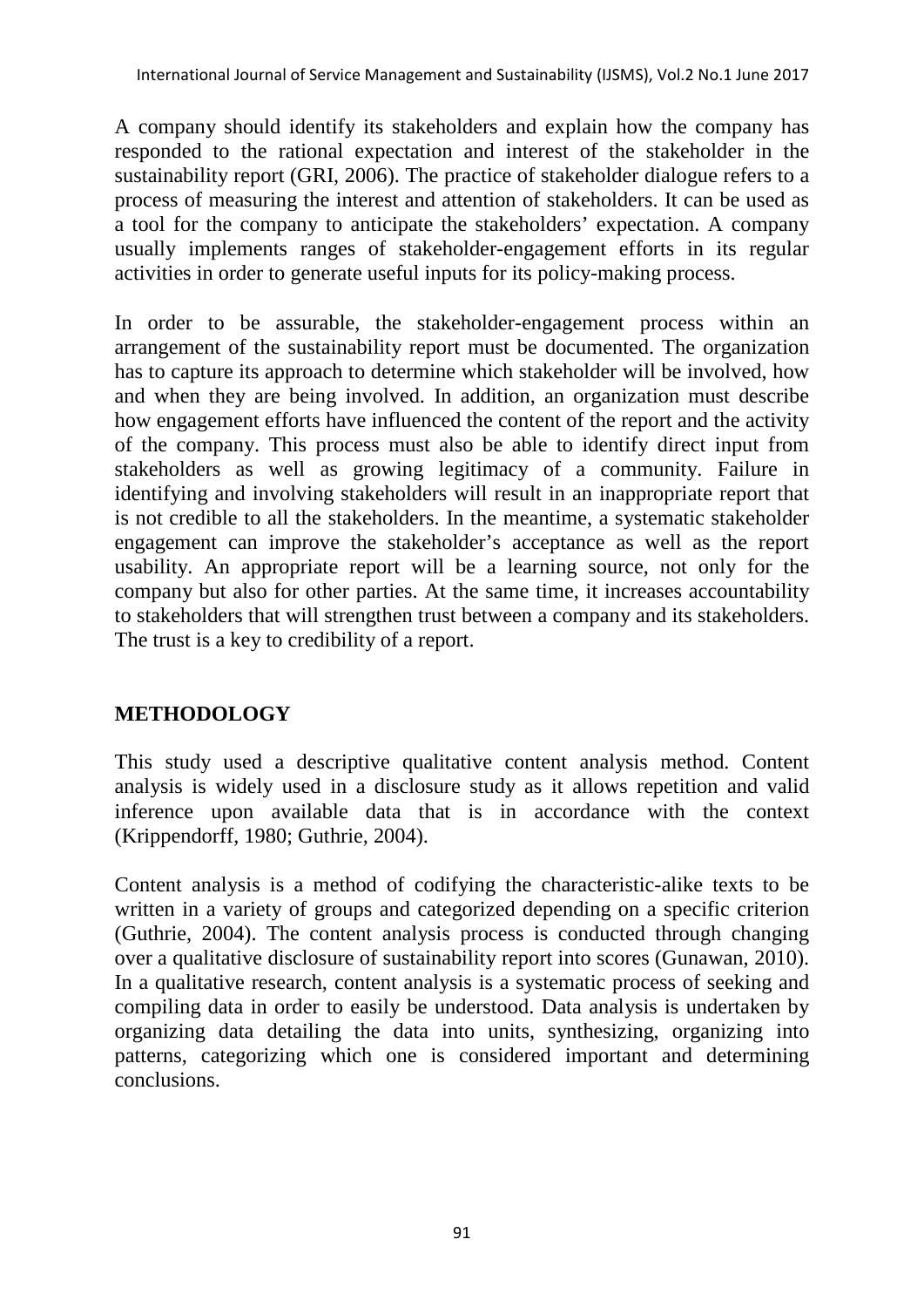# *Disclosure Quality*

Content analysis was conducted to determine the level of quality of stakeholder engagement disclosures in a sustainability report. To measure the quality of disclosure, this study referred to a research performed by Raar (2002). Raar (2002) divided disclosure items into three types: monetary, non-monetary, and qualitative. These three types of disclosure are arranged into a ranking system that consists of seven levels.

| Weight                      | <b>Disclosures</b>           | <b>Definition</b>                               |
|-----------------------------|------------------------------|-------------------------------------------------|
|                             | Monetary                     | Disclosure only currency information            |
| $\mathcal{D}_{\mathcal{L}}$ | Non-monetary                 | Disclosure only non-currency information        |
| 3                           | Qualitative                  | Disclosure only descriptive information         |
| 4                           | Qualitative and monetary     | Disclosure descriptive and currency information |
| 5                           | Qualitative and non-monetary | Disclosure descriptive and non-currency         |
|                             |                              | information                                     |
| 6                           | Monetary and non-monetary    | Disclosure currency and non-currency            |
|                             |                              | information                                     |
| 7                           | Qualitative, monetary, non-  | Disclosure descriptive, currency, and non-      |
|                             | monetary                     | currency information                            |

| <b>Table 1:</b> Measurement of Disclosure Quality |  |
|---------------------------------------------------|--|
|---------------------------------------------------|--|

Source: Raar (2002)

According to Raar (2002), monetary disclosure is not sufficient to provide comprehensive information to stakeholders (Amran & Devi, 2007); therefore both non-monetary and qualitative disclosures are needed. For that reason, disclosure items that are only disclosed in a monetary-information type without further evidence will get the lowest score. The higher score will be awarded to disclosure items involving non-monetary and qualitative considerations as social and environmental issues are difficult to be measured in the form of currency.

The highest score will be obtained by a company that combines three types of disclosures (Raar, 2007). The disclosure that combines those three types of information demonstrates linkages among social, environment, and financial issues (Raar, 2002). In the data interpretation step, this study focused on Clarkson's (1995) categorization of primary stakeholders that are: (1) shareholders, (2) employee, (3) consumers, (4) contractors/suppliers/partners and (5) community.

#### *Sample Collection*

In this study, the samples are companies that consistently published sustainability reports from 2008 to 2011. This period of year has been chosen as this is the time where sustainability reports started gaining the attention from the public, which is indicated by the event of Indonesia Sustainability Reporting Award. The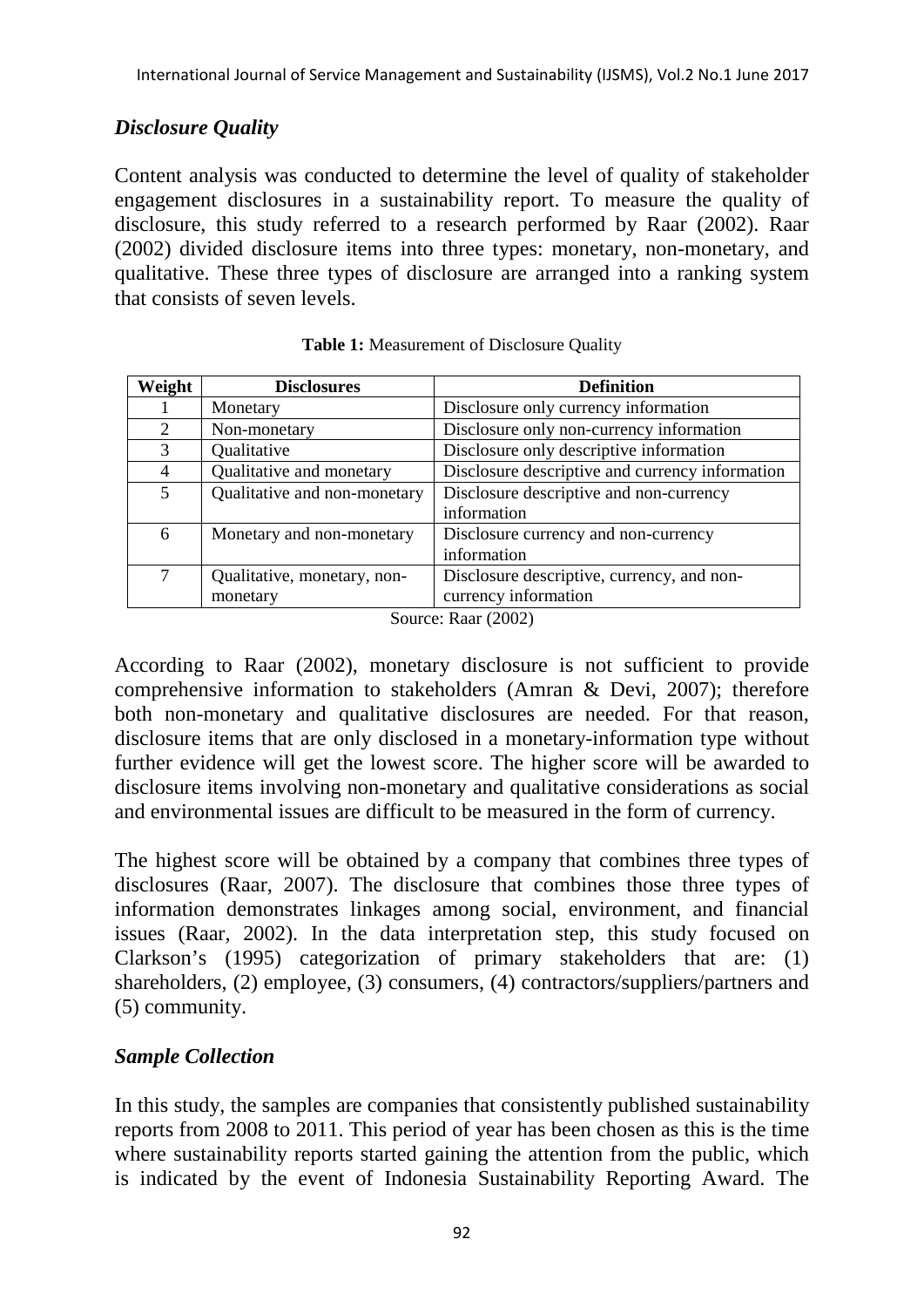samples of study are seven companies and 28 sustainability reports which were downloaded from the National Center for Sustainability Report (NCSR) website or the company's website. The data were downloaded in the third and fourth week of April, 2013. These numbers are reflection of the entire population of sustainability reports availability. Out of the seven companies, four of them (57.14%) are mining companies; three companies are engaged in the coal-mining industry and one in the gold mining industry. On the contrary, the three other non-mining companies are involved in the automotive business, cement industry, and telecommunication industry respectively.

| Table 2: Object of Study Based on Industry |
|--------------------------------------------|
|                                            |

| <b>Types of industry</b> | <b>Number of companies</b> |
|--------------------------|----------------------------|
| Mining                   |                            |
| Telecommunication        |                            |
| Automotive               |                            |
| Cement                   |                            |
| Total                    |                            |

From all research objects, three companies are owned by the government (42,85%) while four other companies are publicly listed. The sample in this study was selected based on several considerations, which are:

- 1. All the companies that have been explored in this study operate in Indonesia, thus have a similar law and business environment.
- 2. The companies successfully published sustainability reports from 2008 to 2011 making it easier to compare the quality and continuity of their disclosures.
- 3. The companies published their reports on websites making them accessible for the public.

#### *Disclosure Items*

.

This study was modified from Manetti (2011) who had explored the quality of stakeholder engagement of 174 sustainability reports in Europe, America, and Asia. The modification was carried out in three steps. Firstly, researchers adjusted the research questions to be more concise. Secondly, instead of observing all the stakeholders, researchers only elaborated on the stakeholder engagement disclosure towards the five primary stakeholders, namely employee, community, contractor, consumer and shareholder. Thirdly, this study was designed to cover stakeholder engagement across all sustainability activities.

The quality of stakeholder engagement disclosures will be reviewed based on four aspects, which are:

• Report Content that described disclosure of the company's act in dealing with its stakeholders and stakeholder engagement in sustainability movements,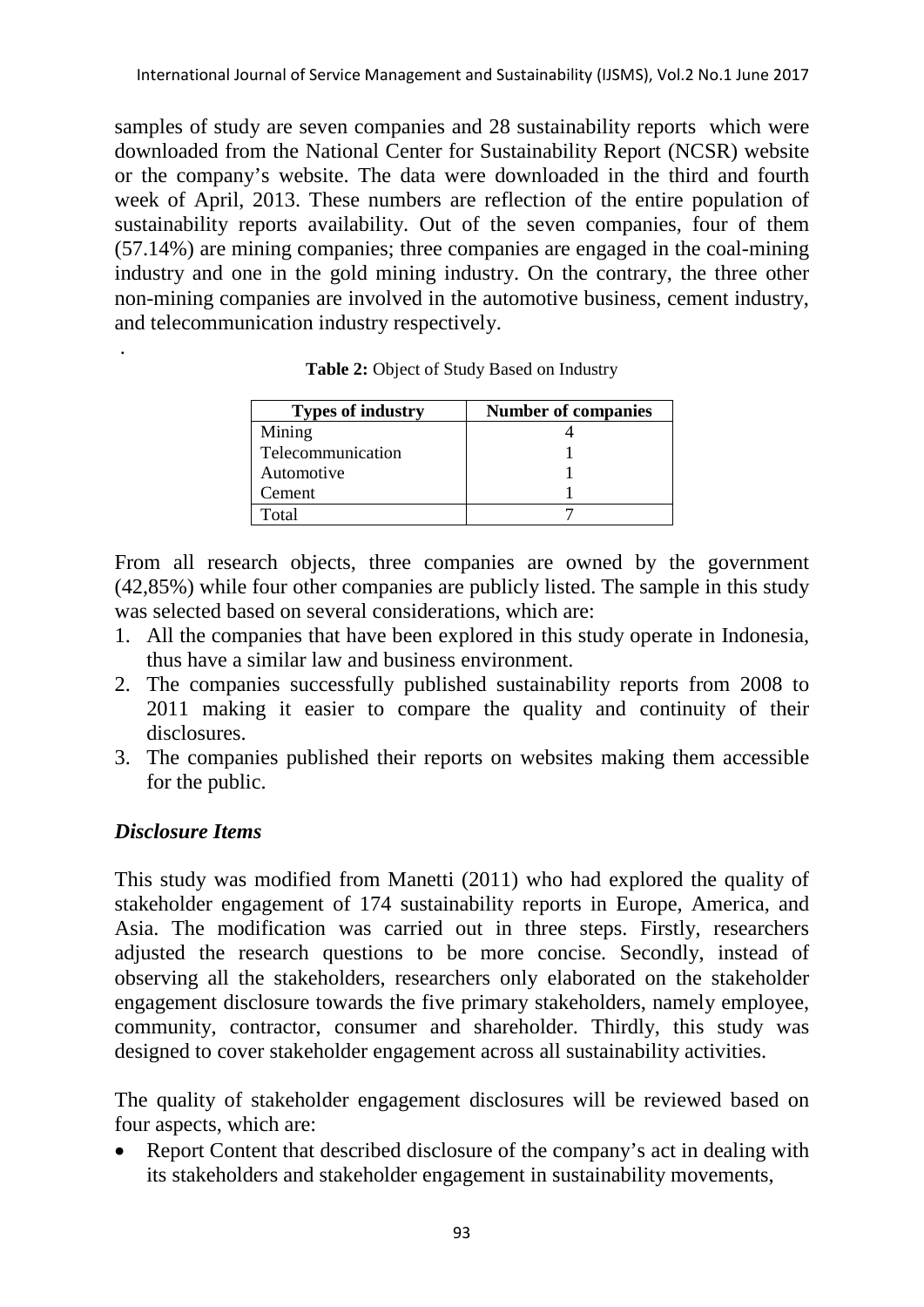- Stakeholder Representation in sustainability movements,
- Stakeholder Engagement in sustainability movements,
- Channel and Methods implemented in stakeholder engagement activities.

Content Report was measured based on six items of disclosures: whether a company devoted a specific section conveying the stakeholder-engagement information in the sustainability report, whether a company disclosed its goals and objectives in involving stakeholders, whether a company mentioned its commitment to establish good relationship with stakeholders, whether a company revealed difficulties it had encountered at the time it engaged with the stakeholder, whether a company informed the sustainability report guideline that it followed, and the presence or absence of stakeholder mapping information undertaken by the company.

Stakeholder Representation was measured based on two items of disclosures: whether a company disclosed the process of stakeholder identification and whether a company specified the presence of representation of each stakeholder.

Stakeholder Engagement was measured based on two items of disclosures: whether a company described the stakeholder's direct involvement in sustainability movements and whether a company cited the stakeholder's perception upon sustainability movements in the report.

Methods and Channel of stakeholder engagement were only measured from one item of disclosure which is whether a company informed the methods and channels applied in its stakeholder engagement activities.

The quality of disclosures is categorized by 4 levels, namely: very high, high, moderate, and low. The measurement is determined by:  $C = R/k$ 

 $C = average score$ 

 $R =$  maximum score

 $k =$  number of expected quality

Thus, the total maximum for 'Report Content' score that can be achieved is 42 (maximum score of 7 multiplied by 6 items) and the category of level is divided by:

| Score $0-10$    | : Low level of disclosure                       |
|-----------------|-------------------------------------------------|
| Score $11 - 21$ | : Moderate level of disclosure                  |
| Score $22 - 32$ | : High level of disclosure                      |
|                 | Score $33 - 42$ : Very high level of disclosure |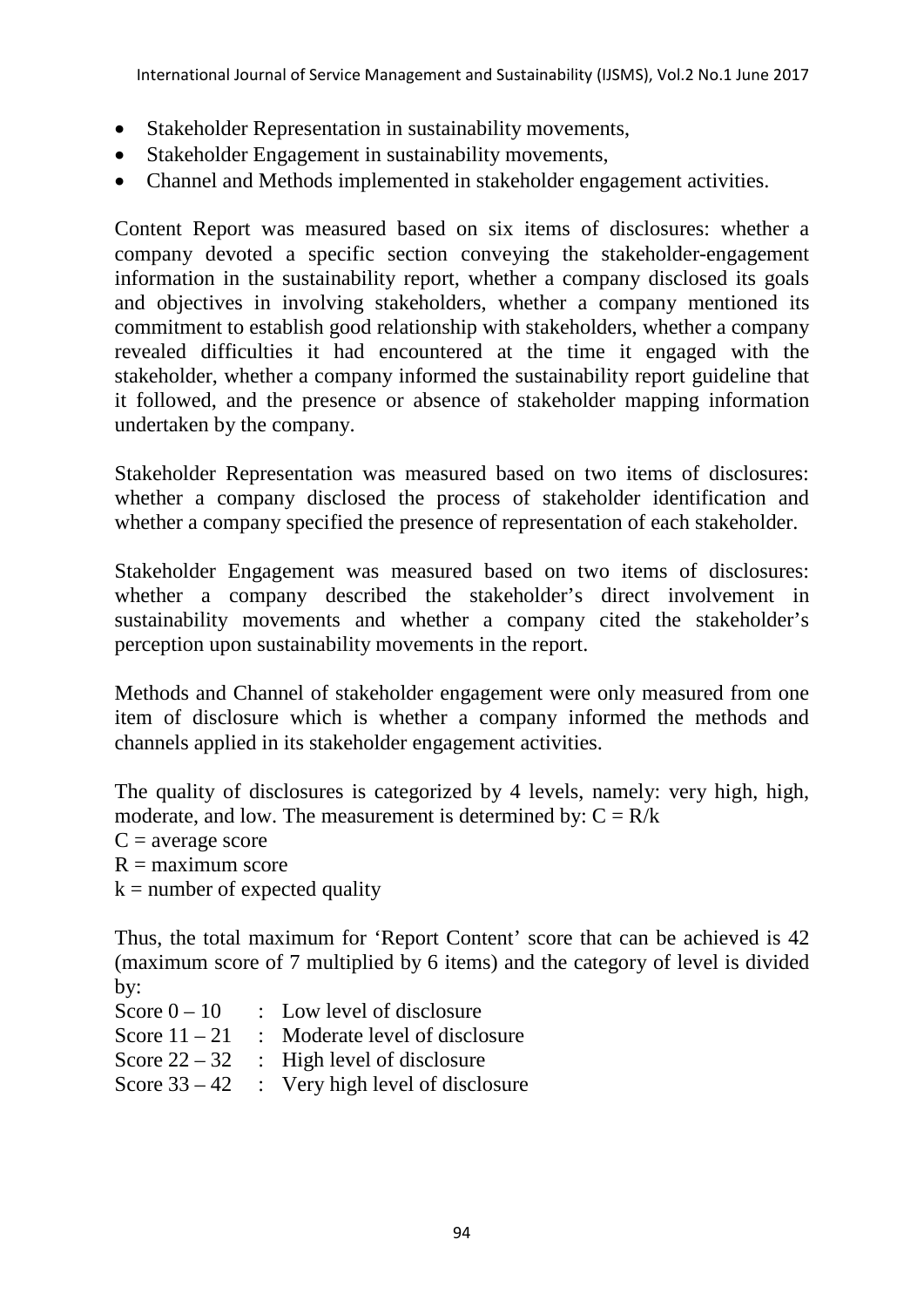Total maximum score for 'Stakeholder Representation' and 'Stakeholder Engagement' is 14 (maximum score of 7 multiplied by 2 items) and the category of level is:

| Score $0-3$     | : Low level of disclosure       |
|-----------------|---------------------------------|
| Score $4-7$     | : Moderate level of disclosure  |
| Score $8-11$    | : High level of disclosure      |
| Score $12 - 14$ | : Very high level of disclosure |

In the aspect of 'Channel and Methods implemented in stakeholder engagement activities', the disclosure item is only 1 and therefore, the total maximum score is 7. The level of disclosure, then, is divided into:

|             |                           | $\ldots$ The Tet of the choice of the choice of $\ldots$ |
|-------------|---------------------------|----------------------------------------------------------|
| Score $0-1$ |                           | : Low level of disclosure                                |
| Score $2-3$ | $\sigma_{\rm{max}}$       | Moderate level of disclosure                             |
| Score $4-5$ | $\mathbb{R}^{\mathbb{Z}}$ | High level of disclosure                                 |
| Score $6-7$ | $\sim 1000$               | Very high level of disclosure                            |

Table 3 presents the disclosure items used in this study.

| <b>I. General Disclosures</b>             | <b>II. Stakeholder Disclosures</b>          |  |
|-------------------------------------------|---------------------------------------------|--|
|                                           |                                             |  |
| <b>Report Content</b>                     | <i>Ha Stakeholder Representation</i>        |  |
| Has the company devoted specific          | Has the company disclosed the process of    |  |
| section conveying the stakeholder         | stakeholder identification?                 |  |
| engagement information in the             | Has the company specified the presence of   |  |
| sustainability report?                    | representation of each stakeholder?         |  |
| Has the company disclosed its goals and   |                                             |  |
| objectives in involving stakeholders? Has | IIb Stakeholder Engagement                  |  |
| the company mentioned its commitment      | Has the company described the stakeholder's |  |
| to establish good relationship with       | direct involvement<br>in<br>sustainability  |  |
| stakeholders?                             | movements?                                  |  |
| Has the company revealed difficulties it  | Has the company cited the stakeholders'     |  |
| had encountered at the time it engaged    | perception upon sustainability movements in |  |
| with the stakeholders?                    | the report?                                 |  |
| Has the company informed the              |                                             |  |
| sustainability report guideline thet it   | <b>IIc</b> Channel and Method               |  |
| adopted?                                  | Has the company informed the channels and   |  |
| Is there any presence of stakeholders     | methods<br>applied in<br>stakeholder<br>its |  |
| mapping information undertaken by the     | engagement activities?                      |  |
| company?                                  |                                             |  |
|                                           |                                             |  |
|                                           |                                             |  |

#### **Table 3:** Disclosure Items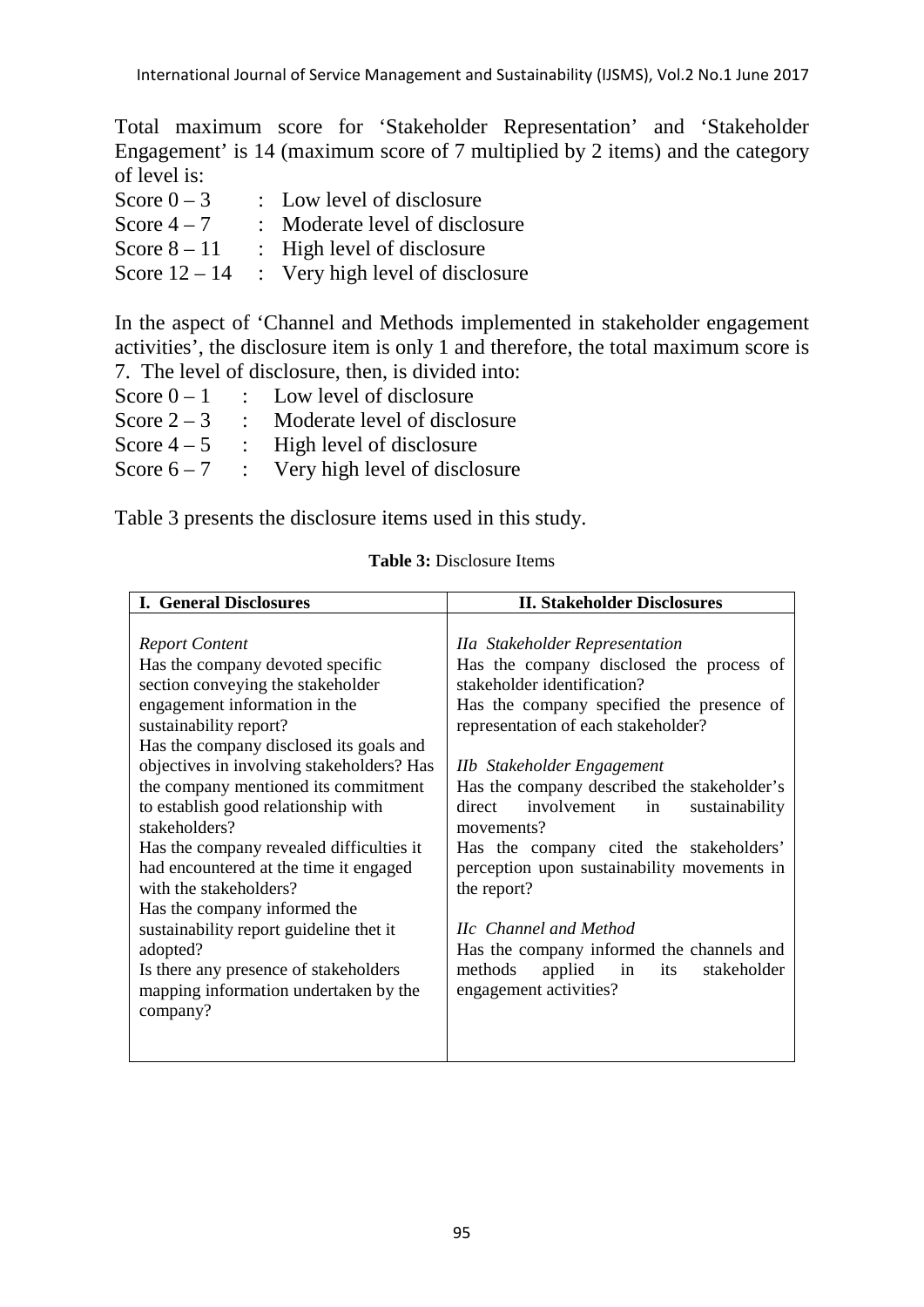# **RESULTS AND DISCUSSIONS**

Petereit (2008) argued that the industries that have ''much more potential to pollute the environment" are identified as the most active ones in publishing sustainability reports. Earlier, KPMG (2013) also stated that companies which have been engaging in sectors of utilities, oil and gas, synthetic chemicals, mining, forestry, pulp, and paper are the companies that mostly published the non-financial reports. Meanwhile, companies that have smaller impact on the environment, for example on sectors of finance, communications, or media industry, tend to lag in writing non-financial reports.

# *The Aspect of Report Content*

Based on 'report content aspect', the quality of sustainability report disclosure of observed-companies was considered moderate (total average score of 19.9). All disclosure items included in this aspect had been reported by the companies. All the companies had dedicated specific sections for stakeholder-related information. Companies had also expressed their reasons and purposes in engaging with stakeholders, such as *'because involvement of the whole stakeholders is an integral part to our success both in national and international business landscape'* or *'so that all parties have similar understanding on the aspect of sustainability which involves economic, social, and environment issues'* or *'that company grows continuously, the welfare of community improves, and the environment preserves better'*. According to those statements, it was visible that the companies were aware of the capacity of stakeholders to affect the success of the companies. Stakeholders are considered as a company's partner in improving the economic and environment condition.

Among disclosure items in this aspect, the report guideline disclosure was the one that acquired the highest score (100%) as this disclosure was constantly included in the report for four years consecutively. The companies described the time covered in the sustainability reports as well as the number of sustainability reports they had published before so that they fulfilled qualitative and nonmonetary factors. All the reviewed companies on this study have complied with GRI.

# • *Report Guideline*

For the CSR-related reporting, there are many standards, codes, and guidelines issued by various organizations. There are also many bases for report development such as AA1000 Stakeholder Engagement Standard, ISO 26000, UN Global Compact, and CERES. Nonetheless, the GRI reporting guidelines are viewed as the main framework (KPMG, 2008). It is the most widely used and it has the highest popularity among companies and stakeholders. The adoption of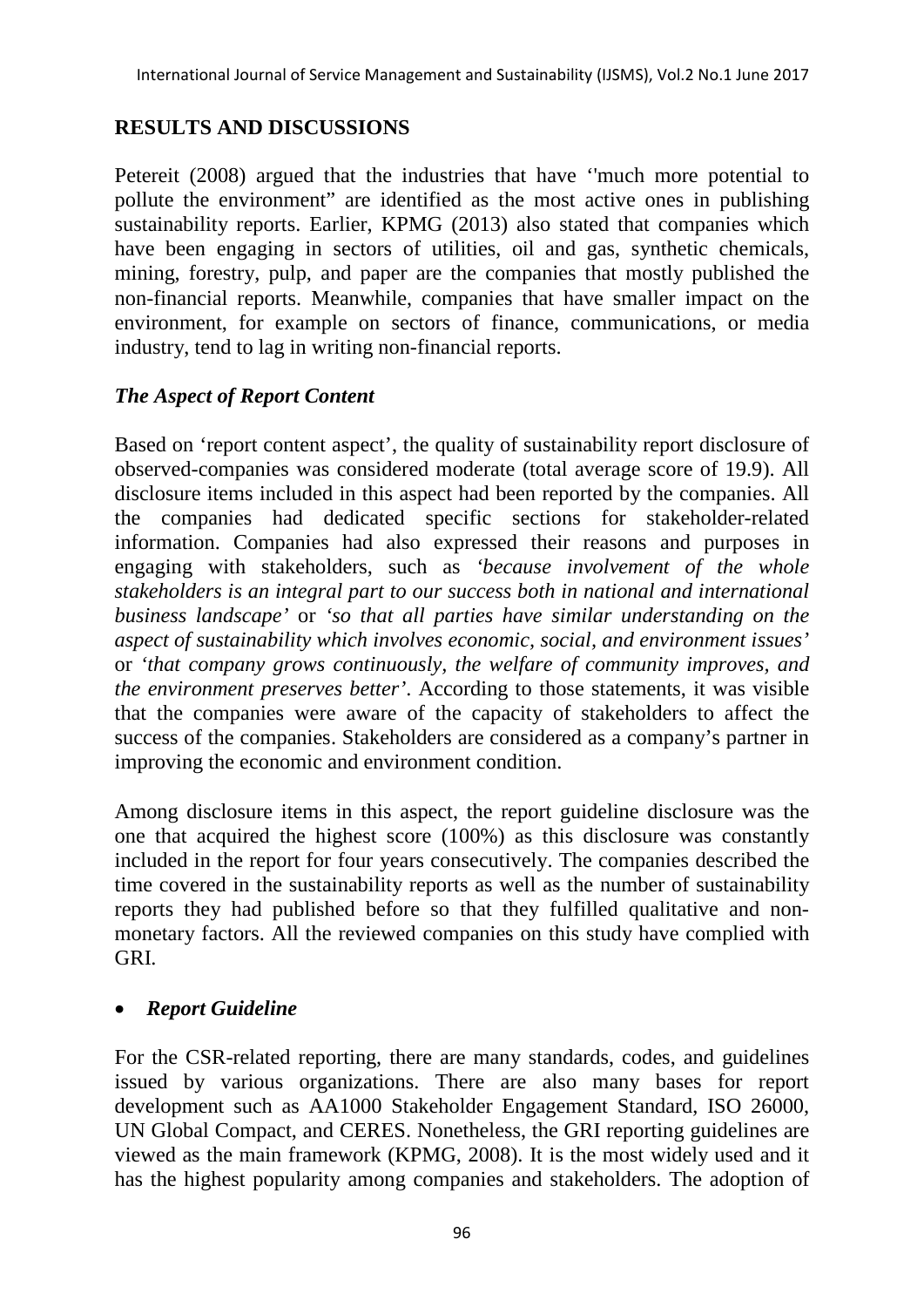reporting guidelines and the third-party verification are rated as the matters that describe a quality disclosure (Hammond & Miles, 2004).

Similar to the publication of sustainability report, the adoption of reporting guideline is also conducted voluntarily. A company can determine freely on which guidelines it is willing to adopt. Nevertheless, the adoption of guideline which the stakeholders are familiar with will increase the public trust. According to GRI, the trust ultimately grows into the key of report credibility. The report that is only being managed based on internal guidance and not familiarized by stakeholders will not be accepted and trusted by the public. Meanwhile, sustainability report is used as a strategy to build a company's image. Without trust, the good reputation will not be achieved. Indonesian companies' adoption of GRI reporting guideline indicates their efforts to provide a quality report and at the same time to establish the credibility of the report.

#### • *Stakeholder Mapping*

All the companies have been identified and have mapped their stakeholders. Those things were consistent with Vos' (2003) statement. Vos (2003) stated that social responsibility management also reflects the practice of its stakeholder management. Therefore, to be able to carry out a sustainability activity, a company has to identify its stakeholders. A company should consider its stakeholders prior to setting social responsibility strategy.

Stakeholder mapping undertaken by companies showed that they have realized the importance of stakeholder identification in order to specify which stakeholder is considered to have the most impact on the sustainability of the company. Furthermore, stakeholder mapping performed by companies indicates that the first phase of a gradual path of growth of the stakeholders' involvement as revealed by Svendsen (1998), and Waddock (2002), has been obtained. Stakeholder mapping is the first step to be complied before stakeholder engagement can be attained.

Although all the companies have already explored their stakeholders, there are only two companies that also explained their criteria in conducting the stakeholder mapping. Those companies performed their stakeholder mappings based on several factors such as proximity, power, influence, interest, urgency, and legitimacy; and identified the stakeholder mapping implementer and the execution time of stakeholder mapping. According to GRI (2006), a company should disclose the basis used in identifying and determining the involvement of stakeholders, in which also describes the organizational processes in defining the group or stakeholders that will be involved (or not). The absence of such information may cause readers to question the background of stakeholder mapping along with anxiety of whether the stakeholder is analyzed based on their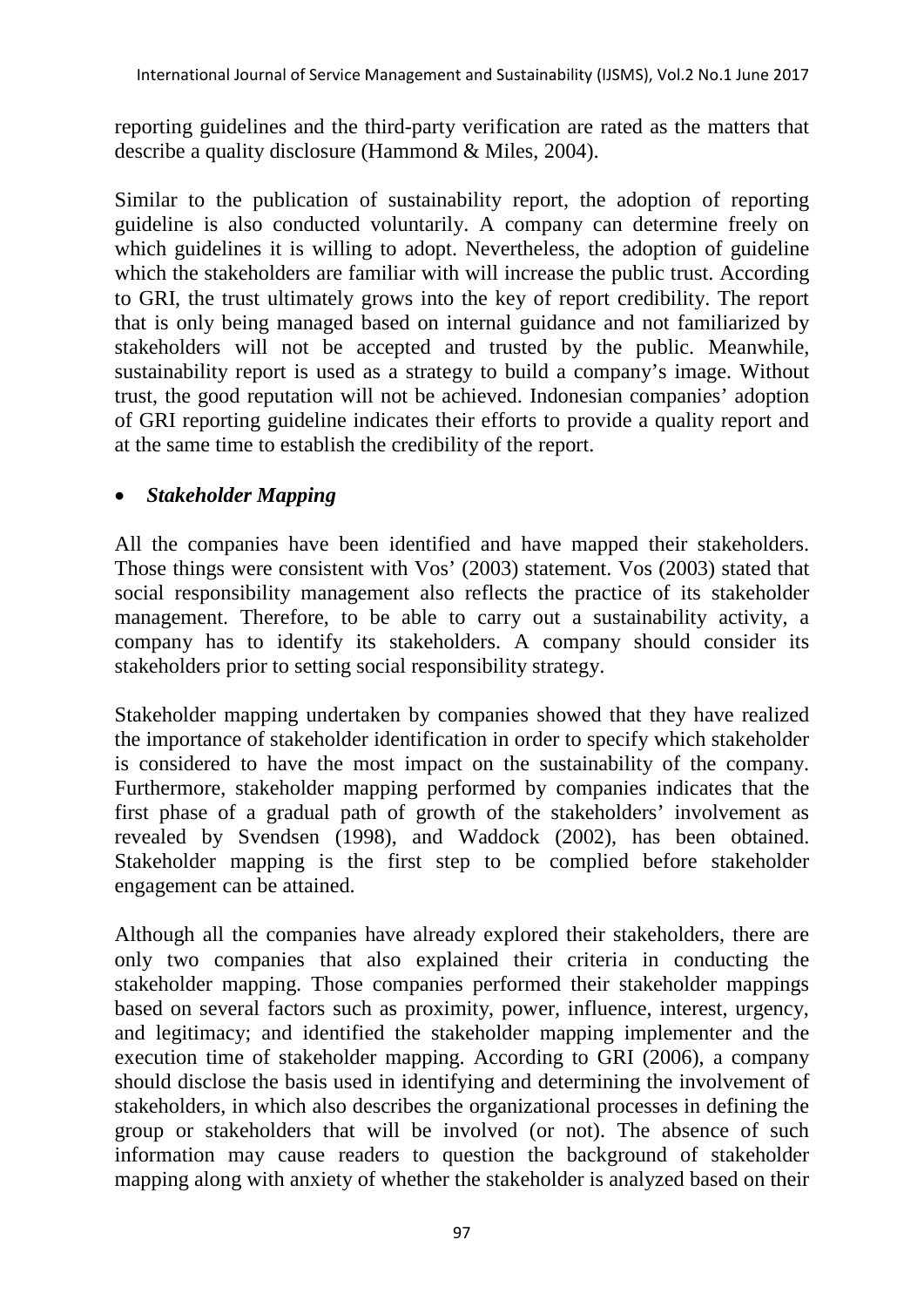needs and interest. As a result, the skepticism of stakeholder mapping will lead to skepticism of report credibility.

On the other hand, during 4 years of reporting, there are slight readjustments in the stakeholder mapping-related information in sustainability reports. Most of the reports conveyed similar information from year to year. In the period of 2008- 2011, it could be implied that companies conducted only one stakeholder mapping practice, and then repeatedly used it over and over again. A stagnant stakeholder mapping practice potentially has caused unfavorable things as stakeholders' expectation and condition has gradually changed. Stakeholder mapping is conducted to achieve a variety of purposes, including being the basis to determine business and sustainability strategies and as a tool of risk management. Without implementing a stakeholder adaptation, those objectives will not be accomplished.

In this study, primary stakeholders mentioned by Clarkson (1995) - shareholders, employee, consumers, suppliers, and community - were also considered as key stakeholders. It can be assumed that companies realized the importance of primary stakeholders in their business sustainability. Some companies that had been engaged in mining industry were also classified as secondary stakeholders local government, center government, media, and non-governmental organization - as their key stakeholders. They were aware that even though secondary stakeholders were not directly involved in their business activity, their existence was also crucial. Media and NGO, for instance, have capabilities to mobilize public opinion and can cause considerable damage if not properly managed.

# *The Aspect of Stakeholder Representation*

Based on 'stakeholder representation aspect', the total average quality of total companies was considered low (3.66).

# • *Stakeholder Identification*

The identification of the stakeholders was undertaken to figure out which stakeholders are directly in touch with company activities and which are not. Each stakeholder group has different demands and expectations towards the information disclosed by the company (Gunawan, 2010). Therefore, stakeholder identification is needed to assist the company in facilitating the need of the stakeholder and the effort of the company.

Through the stakeholder identification practice, it will be easier for the company to track down the concern and interest of each stakeholder. The company will have deeper understanding on the stakeholders' expectation. By identifying the community, for example, it would allow the company to determine which one is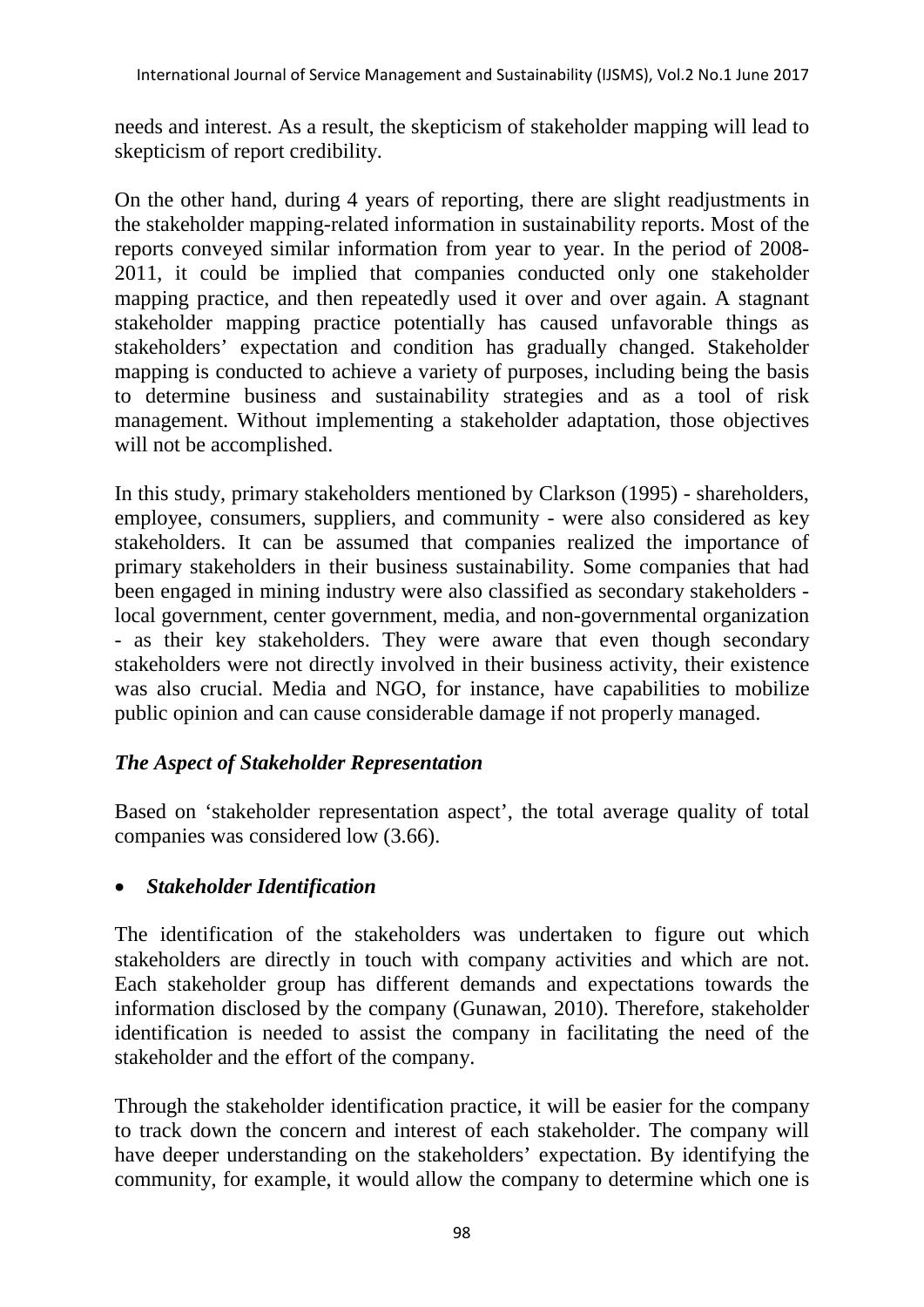directly affected and which one isn't so that it will be easier for the company to formalize sustainability strategy as well as to monitor a potential of crisis.

Out of the seven companies observed in this study, there is only one company that clearly identified the involvement of community in its sustainability activities based on the provinces and regencies and classified them in several groups based on priority. This decision was made to anticipate the stakeholders of different locations and backgrounds in having different expectation; therefore, the effort of the company will also be different. The absence of stakeholder identification practice may result in the company's failure in defining material issues.

#### • *Stakeholder Representation*

This study revealed that the representation of stakeholders in the company's sustainability activities was considered low as more than 50% of the companies provided less than 4 scores. Out of the five observed stakeholders, only the 'Employee' can strongly influence a company's policy through the existence of union. The 'Shareholders' do have the power and representation in the General Meeting of Shareholders (GMS); but based on the disclosed information in a sustainability report, only economic issues had been covered and discussed. The 'Community' had been engaged in sustainability activities, yet only a small number of companies involved them in the process of planning, monitoring, and evaluation as well as decision making. Whereas groups of 'Consumers' and 'Contractors/Suppliers/Partners' have no vehicle to express their aspiration over the sustainability activities.

Essentially, the existence of representation will allow stakeholders to get involved in a company's decision making process. It will provide the opportunity for stakeholders to participate in business management and information sharing process as well as to create a mutually beneficial relationship between stakeholders and the company. Representation will also allow stakeholders to voice their questions and concerns that may be a reference for the company's policy. Without the presence of stakeholder representation who have the capability to influence the company's decision making by referring to the concept of gradual growth path of the stakeholder's involvement (Svendsen, 1998; Waddock, 2002), companies were only accomplishing the stage of stakeholder management.

# *The Aspect of Stakeholder Engagement*

Based on the 'stakeholder engagement aspect', the average quality was considered low, with a total average of 3.94. Among all the stakeholders, 'Community' was the one who acquired the highest disclosure quality score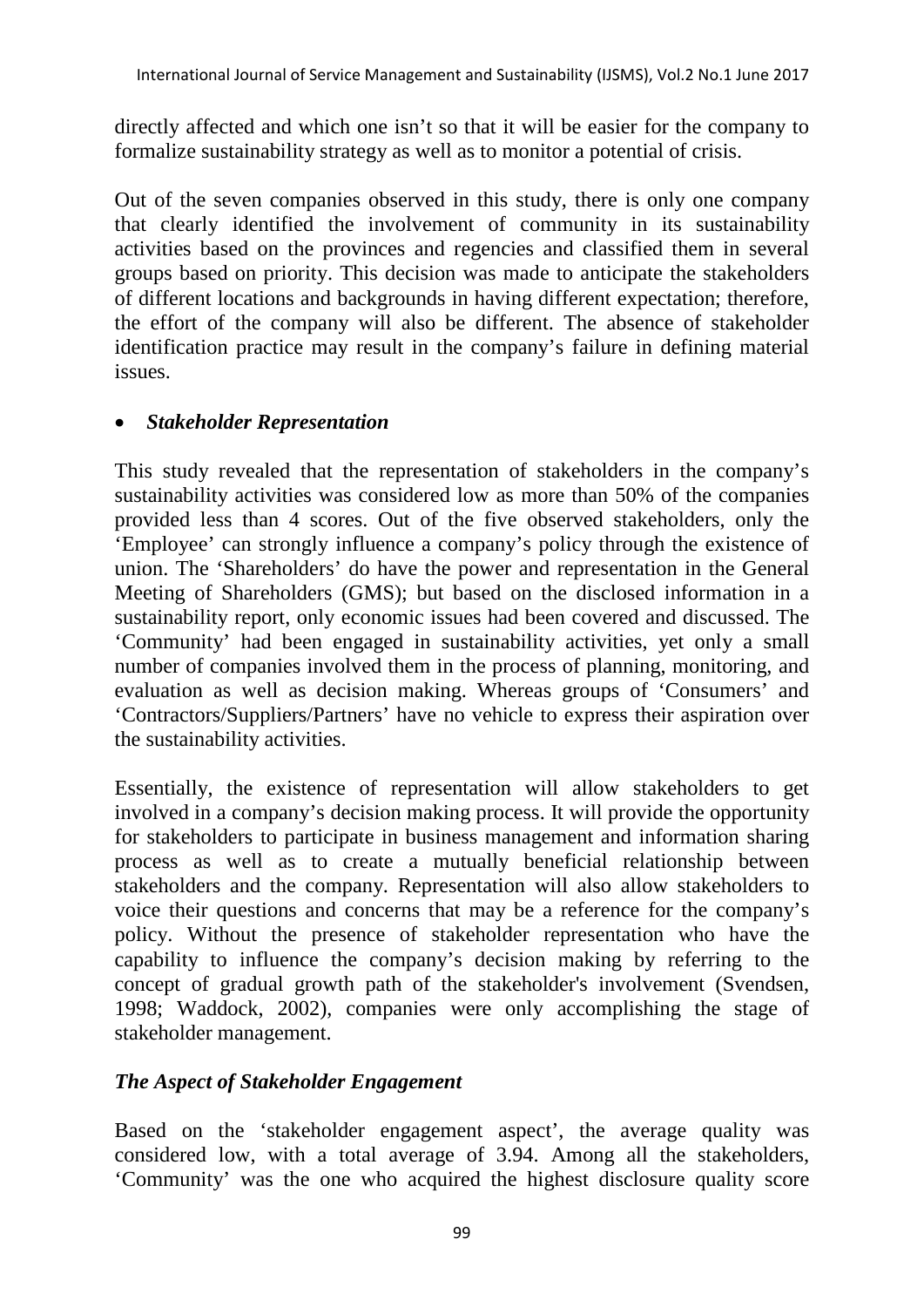regarding engagement; while 'Consumers' and 'Shareholders' were considered having the lowest scores.

From the report, it can be inferred that companies had involved their stakeholders in sustainability activities. Yet, the involvement was presumably passive. There were very few stakeholders' perception/testimonials related to the presented sustainability in the report. Meanwhile, GRI (2006) explicitly stated that the sustainability report should be prepared based on the expectations and interests of the stakeholders. Therefore, the perception of stakeholder is important to ensure that the stakeholder has significant role in the process. Besides, the perception is also crucial to assure that the report was not unilaterally prepared by the company.

In contrast, the appearance of stakeholder perception illustrates that a stakeholder actively participates in communication and disclosure practices rather than only getting involved passively. Otherwise, the small degree of active stakeholder participation showed that the company had only reached the level of 'informing' and had not reached the level of 'involving' as indicated in the disclosed sentences in the sustainability report. The limited stakeholder perception disclosures will make it harder for a company to measure impacts and benefits of the sustainability strategy.

#### *The Aspect of Methods and Channel of Stakeholder Engagement*

Based on 'methods and channel aspect', the average quality was considered moderate with a total average score of 2.79. Among all the stakeholders, the 'Consumers' group was the one who acquired the highest disclosure quality score, while 'Shareholders' received the lowest score.

According to GRI (2006), a company needs to document various processes of relationship building with stakeholders; such as the approach applied in engaging stakeholders as well as the process and the time of stakeholder engagement. It is also necessary to outline how communication practices have affected sustainability activities and report content.

In this study, the observed companies have identified and implemented communication channels to build relationship with their stakeholders. Nonetheless, each stakeholder has a different level of involvement.

Most companies have conducted consumer satisfaction surveys and the results in the sustainability report revealed the fulfilled qualitative and non-monetary types of disclosures. As a result, methods and channels disclosures of 'Consumer' acquired the highest score (3.25 compared to other stakeholders group who received less than score 3) and thus it had the utmost quality. The method and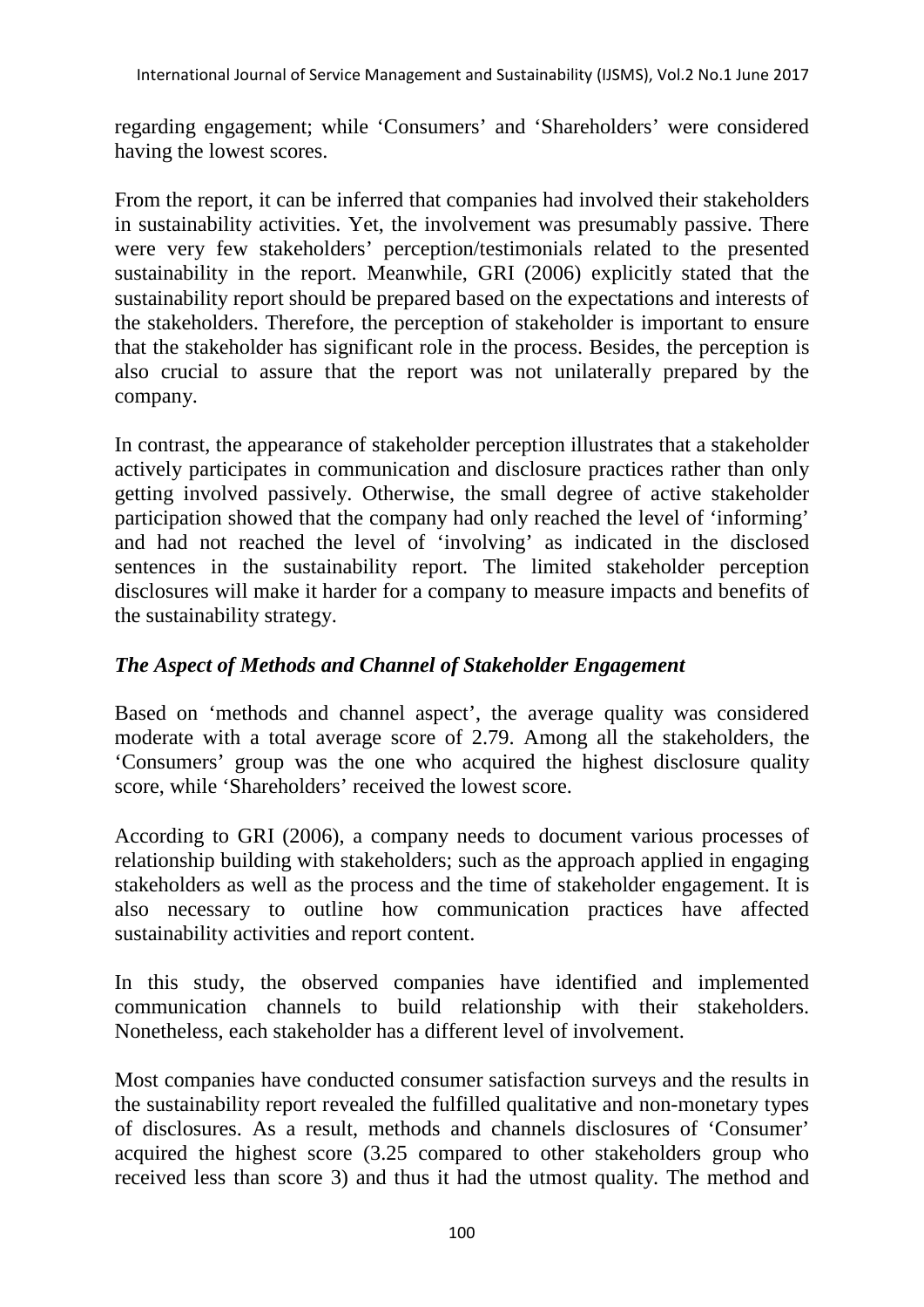channel disclosures of other stakeholders were not equipped with a well-defined measurement method so that it only met the qualitative element.

However, the high quality of disclosure did not portray the high quality of the implementation of stakeholder engagement. Consumers were being given regular communication channels and methods to deliver complaints and inputs to the company. It can be indicated that there was a two-way communication practice between the company and the consumer. Yet, the consumers' input may not necessarily have a strong influence towards the company's decision. Consumers may be heard and their opinion may be taken into consideration, but there is no guarantee that the company will refer to those inputs as the basis for their strategy. Consumers have the opportunity to utter their concerns over certain issues but there is no assurance that the consumers' voice will affect the final result as the decision making still remains as the company's right.

#### **ADDITIONAL DISCUSSION**

#### *Stakeholders Ranking*

Out of all the stakeholders observed in this study, the 'Employee' is the one who had got the highest score (453) of disclosure quality. This shows that companies pay close attention to employee-related issues as the data and information of the employee were well documented – in currency, number, and described descriptively. On the other hand, the disclosure quality of 'Shareholders' holds the lowest score (181) as most of the companies had only identified the shareholders but had not explored their engagement in sustainability activities. Shareholders' interest of sustainability was mainly focused on economic related issues, such as the company's ability to gain maximum return. This is in line with Gunawan (2010) who stated that the stakeholder's attention on the company's social disclosure is mostly focused on reduction of operational cost and improvement of product quality.

| Rank | <b>Stakeholders</b>         | <b>Total Scores 2008-2011</b> |
|------|-----------------------------|-------------------------------|
|      | Employee                    | 453                           |
|      | Community                   | 367                           |
| 3    | Contractor/supplier/partner | 230                           |
| 4    | Consumer                    | 199                           |
|      | Shareholder                 | 181                           |

| Table 4: Ranking of Stakeholders Disclosure Quality |  |
|-----------------------------------------------------|--|
|-----------------------------------------------------|--|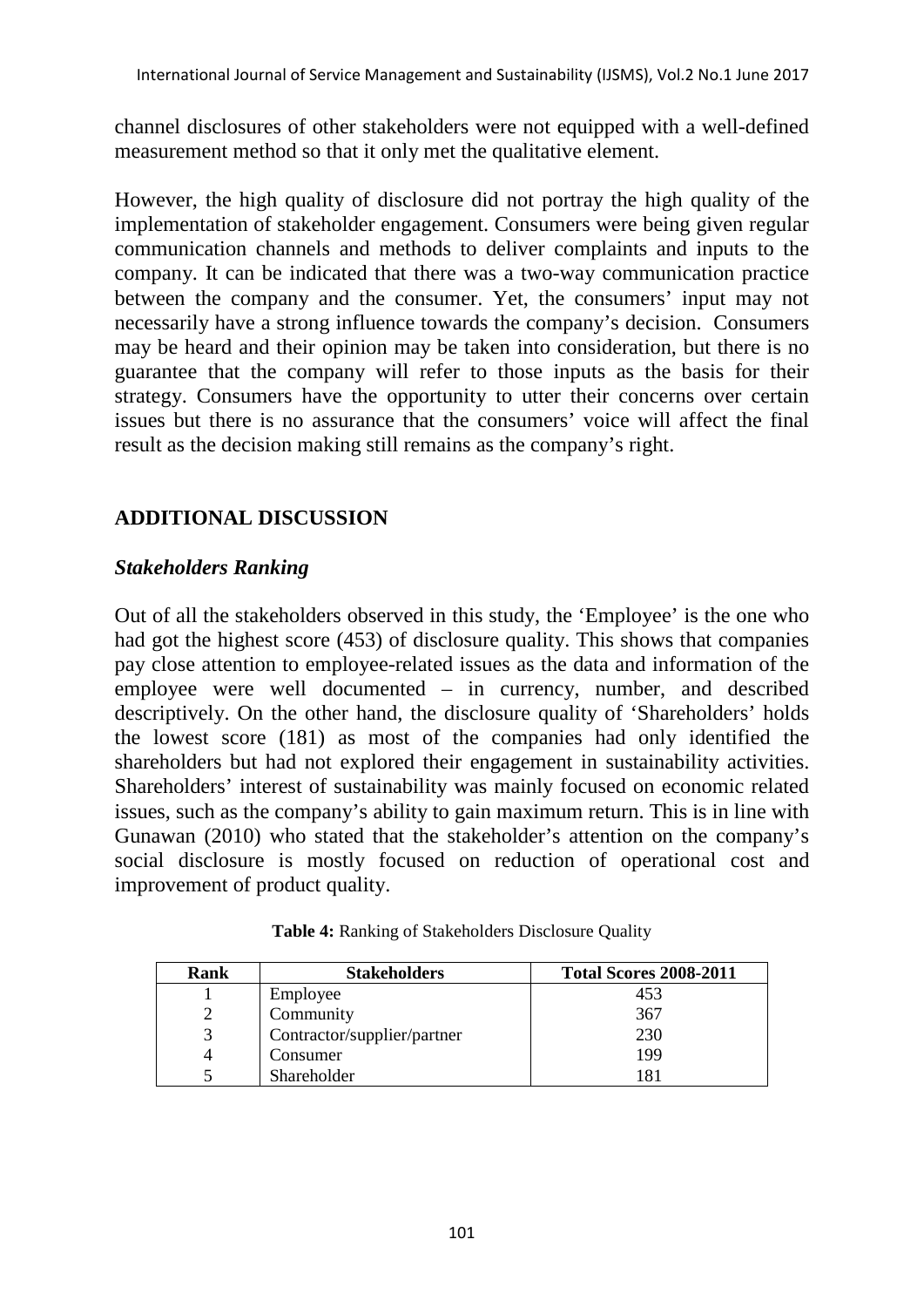#### *Trend of Disclosure Quality*

#### • *Shareholders*

During the period of 2008-2011, only 'Shareholder' related information encountered a decrease of quality. An increasing disclosure quality occurred in 2009, stagnated in 2010, and declined in 2011 as there were companies that disclosed shareholder-related information in 2009 and 2010 but did not mention it in the 2011 reports.



**Figure 1:** Disclosure Quality of Shareholders (%)

#### • *Employee*

Employee's disclosure quality encountered an increasing trend during 2008-2011 that was caused by the growing number of disclosed items. In the early period, companies only disclosed information of employee identification and employee representation. Hereafter, companies also mentioned employee involvement and employee perception over sustainability activities. Those findings showed that the practices and documentation of employee engagement in sustainability movements were improving.



**Figure 2:** Disclosure Quality of Employee (%)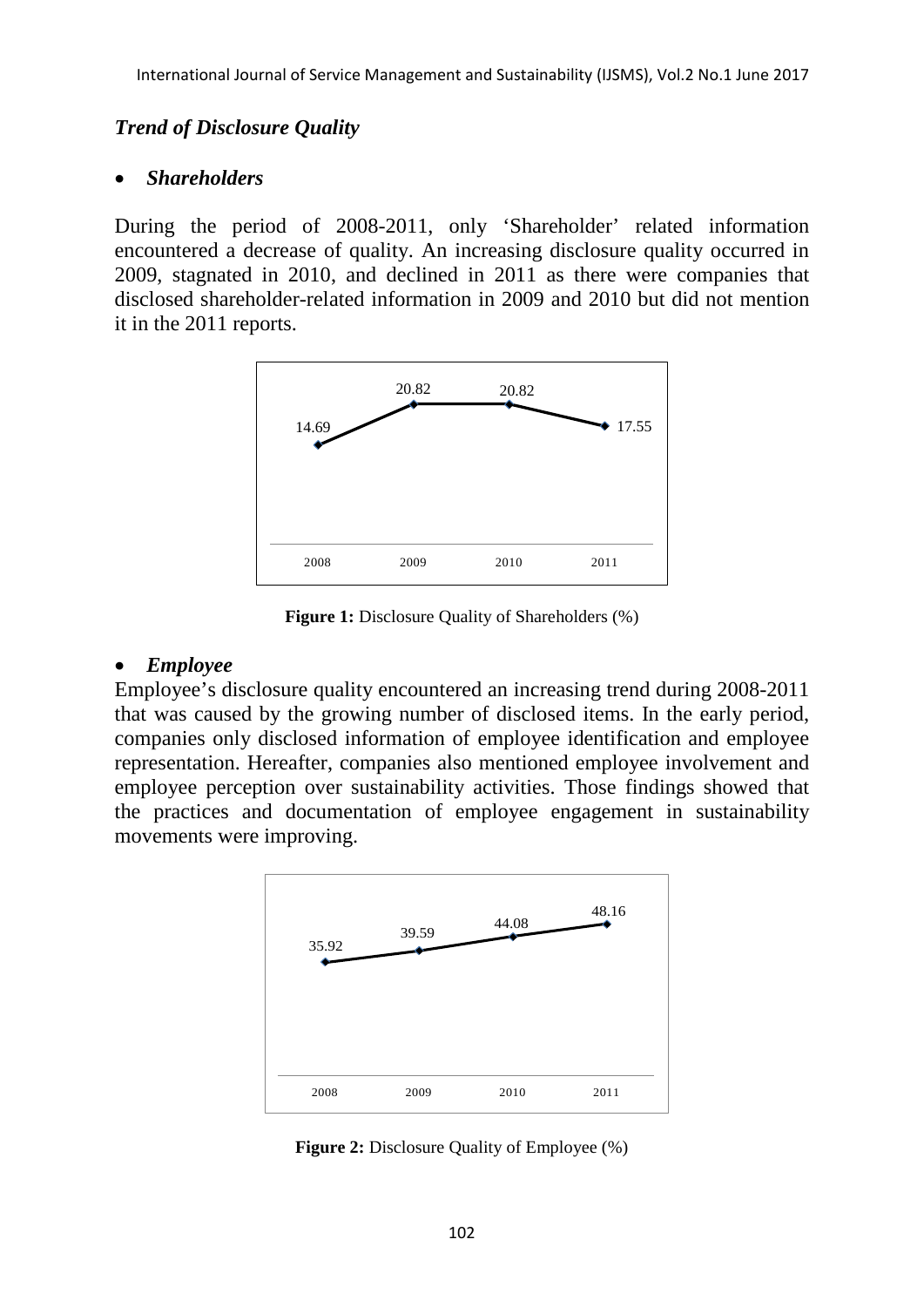#### • *Consumers*

The quality of consumer disclosure has consistently increased during 2008-2011. It took place due to the increase of the number of items disclosed by the respective companies. It also illustrated the better awareness of companies in engaging consumers in sustainability activities and reporting it afterwards.



**Figure 3:** Disclosure Quality of Consumer (%)

# • *Contractors/Suppliers/Partners*

Figure 4 shows that the disclosure quality of contractors/supplier/partners had continuously increased during 2008-2011 although it briefly declined in 2010. It can be assumed that companies were more active to embrace contractors/supplier/partners in sustainability activities. Companies may realize that their involvement will strengthen positive impact of activities and at the same time also reduce the possibility of negative incidents.



**Figure 4:** Disclosure Quality of Contractor/Supplier/Partner (%)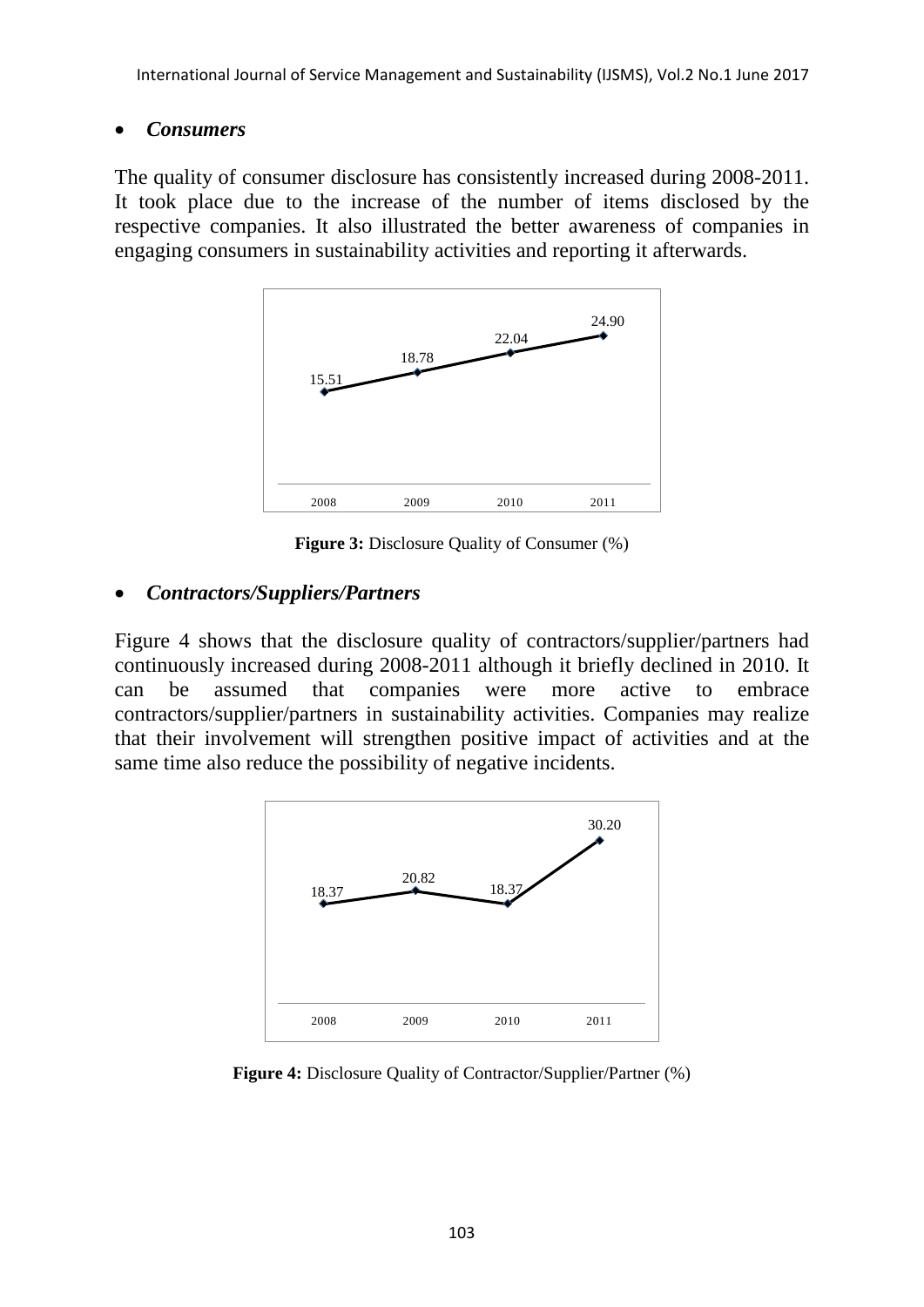#### • *Community*

Figure 5 shows that the quality of community disclosure was relatively stagnant in the period of 2008-2010, but progressively increased in 2011 due to more community related information disclosed by companies. It illustrates that the community reporting and engagement grew better.



**Figure 5:** Disclosure Quality of Community

# **CONCLUSIONS AND RECOMMENDATIONS**

This study aims to determine the level of quality of stakeholder engagement disclosures in sustainability reports*.* After conducting the analysis, the results show that the general quality of stakeholder engagement disclosures of sustainability reports in Indonesia was considered to be 'moderate'. The moderate level is shown by two aspects (report content and methods and channels) In Table 4, it shows that 'Employee' is the stakeholder who has the highest disclosure quality (453), while 'Shareholder' is the one who has the lowest disclosure quality (181).

'Employee' is the only stakeholder that has a strong influence on the company's decision making process. Other stakeholders might have been involved in the process, but they slightly have the power to act upon the final decision. According to the observed disclosures in sustainability reports, the representation levels of stakeholders were still low as the stakeholders were not genuinely having a significant power over the company's decision. Therefore, stakeholder engagement companies are more practicing stakeholder management.

However, those findings cannot be generalized as this study was only conducted on seven companies that consistently published sustainability reports in the period of 2008-2011. Data interpretation was undertaken based on the respective period of time. In addition, this study was only carried out upon the information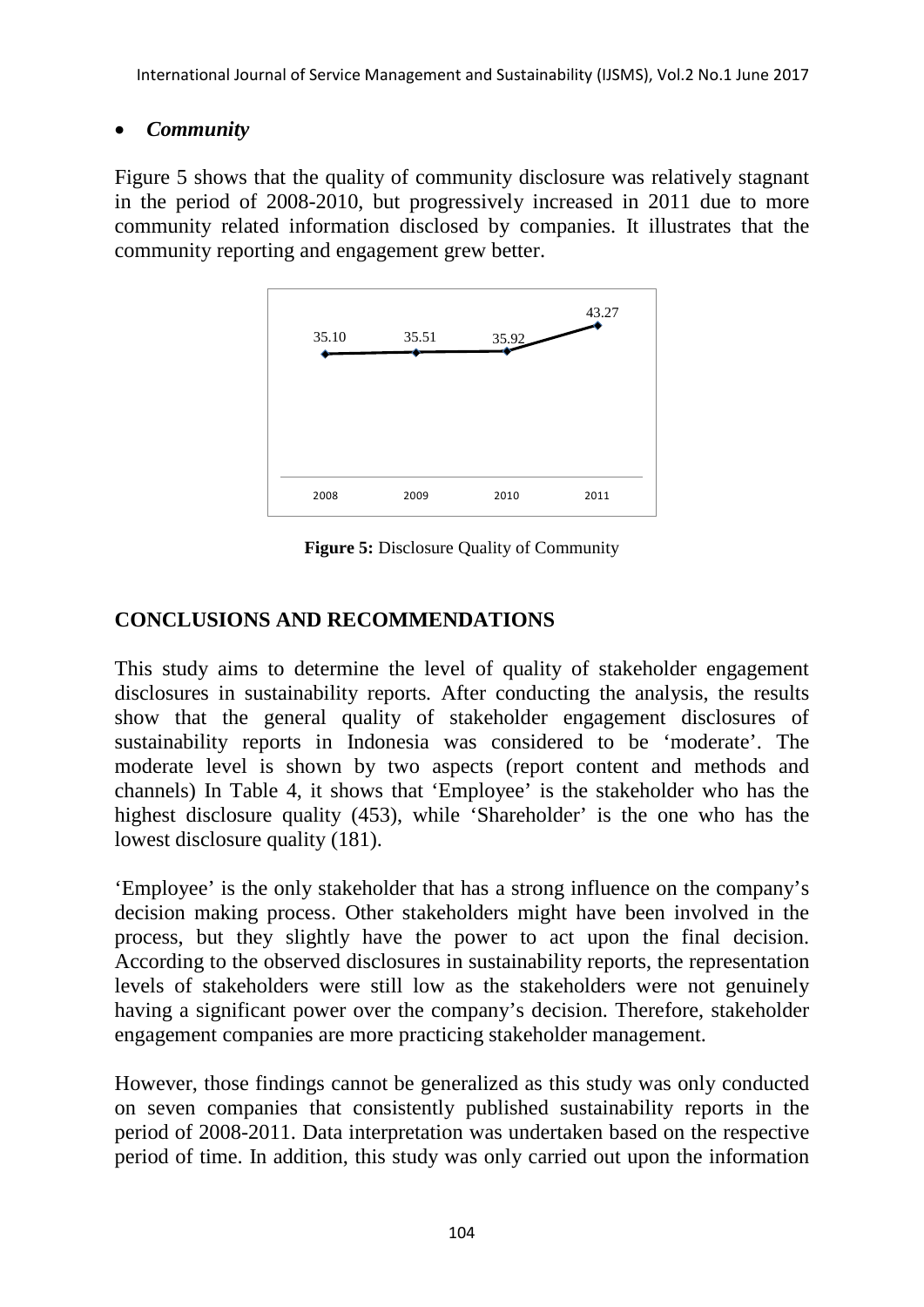disclosed in sustainability reports; therefore, it could not be utilized to measure the actual stakeholder engagement practices in the field. Moreover, there were only five primary stakeholders who had been observed in this study so that the engagement of other stakeholders could not be evaluated. For future research, it is recommended to include a wider range of stakeholders as well as to consider other aspects such as the type of industry or company size.

On the other hand, subjectivity could not be avoided in content analysis study. Furthermore, Raar's scoring methods could not be implemented to all disclosure items as some items could not be assessed under the monetary aspect. There was no disclosure that complied with both monetary and non-monetary causing score 6 as Raar presented to be not relevant. Therefore, the scoring methods could be improved.

Future study can continue this study along with the development of sustainability reports in Indonesia which tend to be higher. The analysis of which group of stakeholder is the major stakeholders for every different type of companies will also be interesting to be discussed.

#### **REFERENCES**

- Amran, A., & Devi, S. S. (2007). Corporate Social Reporting in Malaysia: A Political Theory Perspective. *Malaysian Accounting Review*, Vol. 6 No 1, pp. 19-44.
- Branco, R. (2006). Communication of corporate social responsibility by Portuguese banks A legitimacy theory perspective. *Corporate Communications: An International Journal*, 11(3), 232-248.
- Carroll, A. B. (1979). A Three-Dimensional Conceptual Model of Corporate Social Performance. *Academy of Management Review*, 4(4), 497-505.
- Choudhuri, A., & Chakraborty, J. (2009). An Insight into Sustainability Reporting. *The Icfaian Journal of Management Research,* 8(4), 46-53.
- Clarkson, M. B. E. (1995). A Stakeholder Framework for Analyzing and Evaluating Corporate Social Performance. *The Academy Management Review*, 20(1), 92-117.
- Dilling, P. F. A. (2009). Sustainability Reporting In A Global Context: What Are The Characteristics of Corporations That Provide High Quality Sustainability Reports, An Empirical Analysis. *The International Business and Economics Research Journal*, 9(1), 19-30.
- Du, Shuili, C. B., Bhattacharya, & Sen, S. (2010). Maximizing Business Returns to Corporate Social Responsibility (CSR): The Role of CSR Communication. *International Journal of Management* Reviews, 12(1), 8–19.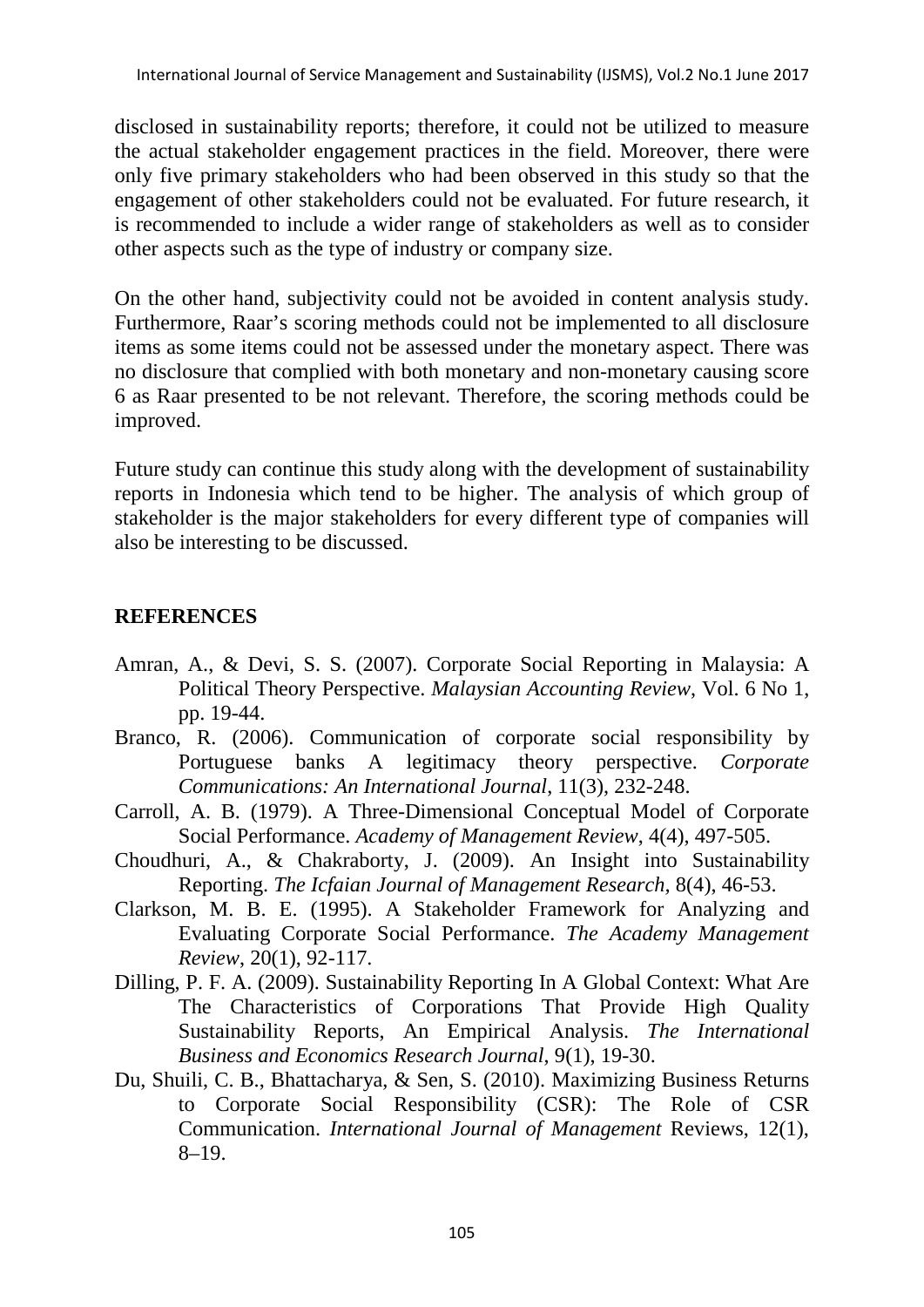- Freeman, R. E. (1984). *Strategic management: A stakeholder approach*, Pitman, Boston.
- Gray, R. H., Kouhy, R., & Lavers, S. (1995). Corporate social and environmental reporting: a review of the literature and a longitudinal study of UK disclosures. *Accounting, Auditing, and Accountability Journal*, 8(2), 47-77.
- Global Reporting Initiative (GRI). (2006). [www.globalreporting.org](http://www.globalreporting.org/) (accsessed on 10 June 2013).
- Gunawan, J. (2010). Perception of Important Information in Corporate Social Disclosure: Evidence from Indonesia. *Social Responsibility Journal*, 6(1), 62-71.
- Guthrie, J. (2004). Using content analysis as a research method to inquire into intellectual capital reporting. *Journal of Intellectual Capital*, 5(2), 282 – 293.
- KPMG. (2008). KPMG International Survey of Corporate Responsibility Reporting 2008. (accessed on 6 June 2013).
- KPMG. (2013). The KPMG Survey of Corporate Responsibility Reporting 2013 available at:

[http://www.kpmg.com/Global/en/IssuesAndInsights/ArticlesPublications/](http://www.kpmg.com/Global/en/IssuesAndInsights/ArticlesPublications/corporate-responsibility/Documents/kpmg-survey-of-corporate-responsibility-reporting-2013.pdf) [corporate-responsibility/Documents/kpmg-survey-of-corporate-](http://www.kpmg.com/Global/en/IssuesAndInsights/ArticlesPublications/corporate-responsibility/Documents/kpmg-survey-of-corporate-responsibility-reporting-2013.pdf)

[responsibility-reporting-2013.pdf](http://www.kpmg.com/Global/en/IssuesAndInsights/ArticlesPublications/corporate-responsibility/Documents/kpmg-survey-of-corporate-responsibility-reporting-2013.pdf) (assessed on 15 December 2013).

- Krippendorff, K. (1980). *Content Analysis: An Introduction to Its Methodology*. Beverly Hills, Calif.: Sage Publications.
- Hammond, K., & Miles, S. (2004). Assessing Quality Assessment of Corporate Social Reporting: UK Perspectives. *Accounting Forum*, 28(1), 61-79.
- Manetti, G. (2011), The Quality of Stakeholder Engagement in Sustainability Reporting: Empirical Evidence and Critical Points. *Corporate Social Responsibility and Environmental Management*, Vol. 18, Issue 2, pp. 110-122.
- O'Donovan, G. (2002). Environmental disclosures in the annual report: Extending the applicability and predictive power of legitimacy theory. *Accounting, Auditing & Accountability Journal*, 15(3), 344 – 371.
- Petereit, A. (2008). Sustainability reporting of the forest and paper sector. Southern Swedish Forest Research Centre. Vol. 116.
- Raar, J. (2002). Environmental Initiatives: towards triple-bottom line reporting. *Corporate Communications: An International Journal*, 7(3), 169 – 183.
- Raar. J. (2007). Reported social and environmental taxonomies: a longer-term glimpse. *Managerial Auditing Journal*, 22(8), 840 – 860.
- Solomon, A., & Lewis, L. (2002). Incentives and disincentives for corporate environmental disclosure. *Business Strategy and the Environment*, 11(3), 154-169.
- Svendsen, A. (1998). *The Stakeholder Strategy: Profiting from Collaborative Business Relationships*. Berett-Koehler: San Francisco CA.